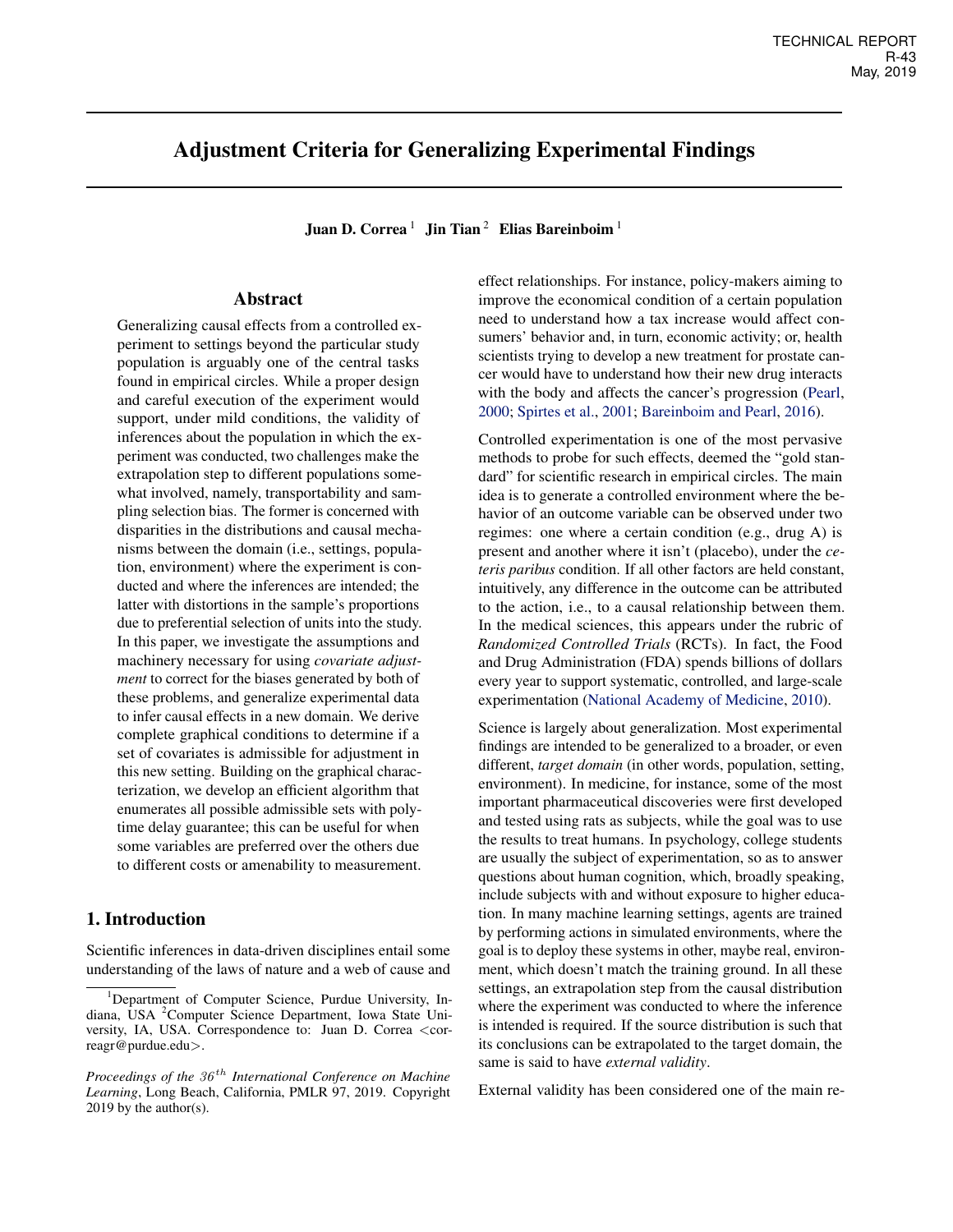<span id="page-1-0"></span>search challenges by the current generation of data (empirical) scientists [\(Altman et al.,](#page-8-0) [2001\)](#page-8-0). In particular, we'll discuss two challenges that threaten external validity, namely, *transportability* and *sampling selection bias*.

Example 1. *[Greenhouse et al.,](#page-8-0) discussed the challenges of generalizability in the risk of suicidality among pediatric antidepressant users. On investigating the causal relationship between antidepressant use and the risk of suicide attempt, the FDA performed several RCTs, finding that youths receiving antidepressants (*X*) had approximately twice the amount of suicidal thoughts and behaviors (*Y *) compared to the control groups. These results led to a new policy and the issue of a strict warning in the drugs' label.*

*Surprisingly, following the warning, reports suggested a decrease in the number of prescriptions and an increase in suicidal events in the corresponding age groups. Furthermore, several observational studies found a decrease in the risk of suicide in patients being treated with the same antidepressants, even after adjusting for access to mental health-care and other confounding factors. Some of the possible explanations for this discrepancy are:*

- *Transportability: There is a mismatch between the study population and the general clinical population regarding ethnicity, race, and income (covariates named* E*).*
- *Sampling selection bias: FDA's studies sampled from a distinct population by excluding youths with elevated baseline risk for suicide (*B*) from their cohorts.*

The problem of extrapolating experimental findings across domains that differ both in their distributions and inherent causal characteristics (e.g., rats to humans) is usually called *transportability* [\(Bareinboim and Pearl,](#page-8-0) [2016\)](#page-8-0). Special cases of transportability are found in the literature under different rubrics, including "lack of external validity" [\(Campbell and Stanley,](#page-8-0) [1963;](#page-8-0) [Manski,](#page-8-0) [2007\)](#page-8-0), "heterogene-ity" (Höfler et al., [2010\)](#page-8-0) and "meta-analysis" [\(Glass,](#page-8-0) [1976;](#page-8-0) [Hedges and Olkin,](#page-8-0) [1985\)](#page-8-0). Issues of transportability can be represented graphically in a causal diagram by adding a special variable in the form of a square, T, which represents the unobserved disparity-generating factors. For instance, Fig. 1(a) represents the causal diagram of Example 1.

*Sampling selection bias* appears due to preferential exclusion of units from the sample. The data-gathering process will, therefore, reflect a distortion in the sample's proportions and, since the data is no longer a faithful representation of the underlying population, biased estimates will be produced regardless of the number of samples collected (even if the treatment is controlled). Different biases fall under the umbrella of sampling selection bias, including censoring, self-selection/volunteering and non-response (Hernán [et al.,](#page-8-0) [2004\)](#page-8-0). Selection bias can be represented graphically through a special hollow node  $S$ , see Fig. 1(a).  $S$  can be seen as an indicator where  $S=1$  if a unit is included in the sample, and  $S=0$  otherwise [\(Bareinboim and Pearl,](#page-8-0) [2012\)](#page-8-0).

Our goal here is to explicate the general principle that licenses extrapolation across settings when issues of transportability and selection bias are both present. We'll address this problem using the *covariate adjustment* technique



Figure 1. Selection diagrams with  $T$  and  $S$  nodes indicating differences between populations and the sampling selection mechanism.

[\(Pearl,](#page-8-0) [2000\)](#page-8-0). Adjusting by a set of covariates is arguably the most widely used technique for causal effects estimation. Although usually used to control for confounding bias in observational data, it has recently been shown to be suitable to control for when selection bias is present as well [\(Correa](#page-8-0) [and Bareinboim,](#page-8-0) [2017;](#page-8-0) [Correa et al.,](#page-8-0) [2018\)](#page-8-0).

In this paper, we investigate the challenge of estimating causal effects when the input distribution is *experimental*, plagued with selection bias, and collected from a population that is structurally different than the one where the inferences are intended. We introduce a covariate adjustment formulation to overcome the challenges due to both transportability and selection bias. More specifically, our contributions are as follows:

- 1. Generalization Adjustment Formula. We introduce a covariate adjustment formulation that uses selectionbiased experimental data from a source population and unbiased data from a target population, to produce an unbiased and valid estimand of a target causal effect.
- 2. Graphical Characterization. We prove a necessary and sufficient graphical condition for the admissibility of a set of covariates for this adjustment.
- 3. Algorithmic Characterization. We develop a complete algorithm that runs with polynomial delay and enumerates *all* sets suitable for adjustment according to the causal distribution and model, from which the researcher can pick with arbitrary criteria (e.g., low measurement cost, higher statistical precision).

### 2. Preliminaries and Related Work

Structural Causal Models. The systematic analysis of transportability and selection bias requires a formal language where the characterization of the underlying datagenerating model can be encoded explicitly. We use the language of Structural Causal Models (SCMs) [\(Pearl,](#page-8-0) [2000\)](#page-8-0). Formally, a SCM M is a 4-tuple  $\langle \mathbf{U}, \mathbf{V}, F, P(\mathbf{u}) \rangle$ , where U is a set of exogenous (latent) variables and  $V$  is a set of endogenous (measured) variables. F represents a collection of functions such that each variable  $V_i \in V$  is determined by  $f_i \in F$ , where  $f_i$  is a mapping from the respective domain of  $U_i \cup Pa_i$  to  $V_i$ ,  $U_i \subseteq U$ ,  $Pa_i \subseteq V \setminus \{V_i\}$ , and the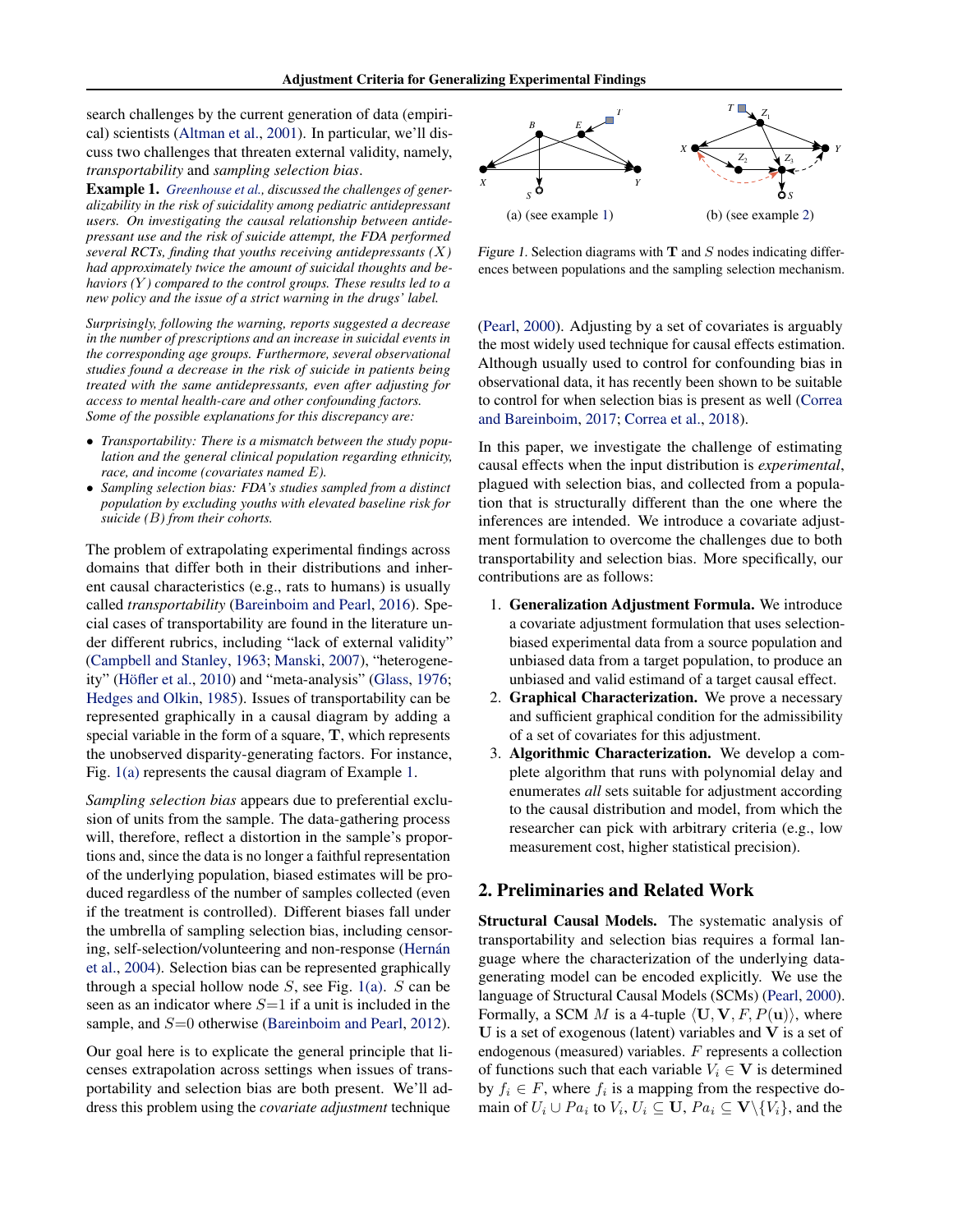entire set  $F$  forms a mapping from U to V. Uncertainty is encoded through a probability distribution over the exogenous variables,  $P(\mathbf{u})$ . We will denote variables by capital letters, and their realized values by small letters. Sets of variables are denoted in bold.

Within the structural semantics, performing an action/intervention of setting  $X=x$  is represented through the do-operator,  $do(X=x)$ , which encodes the operation of replacing the original equation of  $X$  by the constant  $x$  inducing a submodel  $M_{\mathbf{x}}$  and an experimental distribution  $P_{\mathbf{x}}(\mathbf{v})$ . An experiment can be thought of as physically replacing this equation by assigning a treatment, instead of letting it occur naturally. The causal effect of  $X$  on a set of variables Y is defined as  $P_x(y)$ , that is, the distribution over Y in the intervened model  $M_{\rm x}$ . We will also use do-calculus to derive causal expressions from other causal quantities. For a detailed discussion of SCMs and do-calculus, we refer readers to [\(Pearl,](#page-8-0) [2000\)](#page-8-0).

Every SCM  $M$  induces a causal diagram  $G$  represented as a directed acyclic graph where every variable  $V_i \in V$ is a vertex, and there exists a directed edge from every variable in  $Pa_i$  to  $V_i$ . Also, for every pair  $V_i, V_j \in \mathbf{V}$  such that  $U_i \cap U_j \neq \emptyset$ , there exists a bidirected edge between  $V_i$ and  $V_i$ . A distribution is said to be *compatible* with  $\mathcal G$  if it could be generated by an SCM that induces  $G$ . We denote as  $\mathcal{G}_{\overline{X}Z}$  the graph resulting from removing all incoming edges to X and all outgoing edges from Z in  $\mathcal G$ . We use typical graph-theoretic terminology with the abbreviations  $Pa(\mathbf{C}), De(\mathbf{C}), An(\mathbf{C}),$  which stand for the union of C and its parents, descendants, and ancestors, respectively. The expression  $(X \perp Y | Z)$ <sub>G</sub> denotes that X is independent of Y given Z in the graph  $G$  according to the d-separation criterion [\(Pearl,](#page-8-0) [2000\)](#page-8-0) (subscript  $G$  may be omitted).

Transportability. Transportability theory is concerned with the conditions under which experimental data from one environment  $(\pi)$  can be used to establish a causal quantity in a different domain  $(\pi^*)$ , while  $\pi$  and  $\pi^*$  are different but somewhat related domains, that is, assessing the causal effect of **X** on **Y** in the target domain (i.e.,  $P_{\mathbf{x}}^{*}(\mathbf{y})$ ) using measurements over a set of variables under experiments in a different environment (i.e.,  $P_{\mathbf{x}}(\mathbf{v})$ ). Different conditions were studied in the literature, for instance, in [\(Pearl and](#page-8-0) [Bareinboim,](#page-8-0) [2011;](#page-8-0) [Bareinboim et al.,](#page-8-0) [2013;](#page-8-0) [Bareinboim](#page-8-0) [and Pearl,](#page-8-0) [2014\)](#page-8-0). The first critical component of any transportability analysis is to formally express the assumptions about the differences between the domains of interest. In particular, the overlapping of two causal diagrams is used to express such difference, which is called *selection diagram*.

Definition 1 (Selection Diagram [\(Bareinboim and Pearl,](#page-8-0) [2014\)](#page-8-0)). Let  $\langle M, M^* \rangle$  be a pair of SCMs relative to domains  $\langle \pi, \pi^* \rangle$ , *sharing a diagram G.*  $\langle M, M^* \rangle$  *induces a selection diagram*  $D$  *consisting of*  $G$  *plus extra variables*  $T_i$  *with edge* 

 $T_i \rightarrow V_i$  whenever there might exist a discrepancy  $f_i \neq f_i^*$ *or*  $P(U_i) \neq P^*(U_i)$  *between M and*  $M^*$ *.* 

We employ special indicator variables T, drawn as squares to represent differences between the source and target populations, pointing to the variables that are affected by unobserved factors (causal mechanism or distribution) that are distinct across settings (e.g., see Fig. [1\)](#page-1-0). As for selection bias, we use an indicator variable  $S$  (drawn round with double border) that is pointed to by every variable that affects the process by which a unit is included in the data.

Covariate Adjustment. Adjusting by a set of covariates is arguably the most common technique used to identify causal effects from an observational distribution  $P(\mathbf{v})$ , namely:

Definition 2 (Adjustment [\(Pearl,](#page-8-0) [2000\)](#page-8-0)). *Given a causal diagram* G *over variables* V *and sets*  $X, Y, Z \subseteq V$ *, the set* Z *is called covariate adjustment for estimating the causal effect of* X *on* Y *(or, usually, just adjustment), if for every distribution* P(v) *compatible with* G*, it holds that*

$$
P_{\mathbf{x}}(\mathbf{y}) = \sum_{\mathbf{z}} P(\mathbf{y} \mid \mathbf{x}, \mathbf{z}) P(\mathbf{z}). \tag{1}
$$

In other words, the distribution  $P(z)$  is used to re-weight the z-specific distributions  $P(y | x, z)$ ; for sets Z satisfying certain conditions (e.g., that would account for confounding bias), this mapping corresponds to the causal effect  $P_{\mathbf{x}}(\mathbf{y})$ .

Several criteria have been developed to determine whether a set Z is admissible for adjustment [\(Shpitser et al.,](#page-8-0) [2010;](#page-8-0) Perković et al., [2015;](#page-8-0) [2018\)](#page-8-0), including the celebrated "Backdoor criterion" [\(Pearl,](#page-8-0) [1993;](#page-8-0) [2000;](#page-8-0) [Pearl and Paz,](#page-8-0) [2013\)](#page-8-0), namely:

Definition 3 (Backdoor Criterion). *A set of variables* Z *satisfies the Backdoor Criterion relative to a pair of variables*  $(X, Y)$  *in a causal diagram G if:* 

- *(i) No node in* Z *is a descendant of* X*, and*
- *(ii)* Z *blocks every path between* X *and* Y *that contains an arrow into* X*.*

Intuitively, this criterion identifies the variables that when conditioned on, block the "back-door" paths in the graph (those with arrows coming into  $X$  that carry spurious correlation), while keeping the causal paths unperturbed.

Covariate adjustment has been commonly used to control for confounding bias, nevertheless, some recent work demonstrated the validity of this technique to control for both confounding and selection biases [\(Correa and Bareinboim,](#page-8-0) [2017;](#page-8-0) [Correa et al.,](#page-8-0) [2018\)](#page-8-0). As mentioned before, in the setting of this paper, the goal is not to control for confounding bias (solved by randomization), but for selection bias and transportability.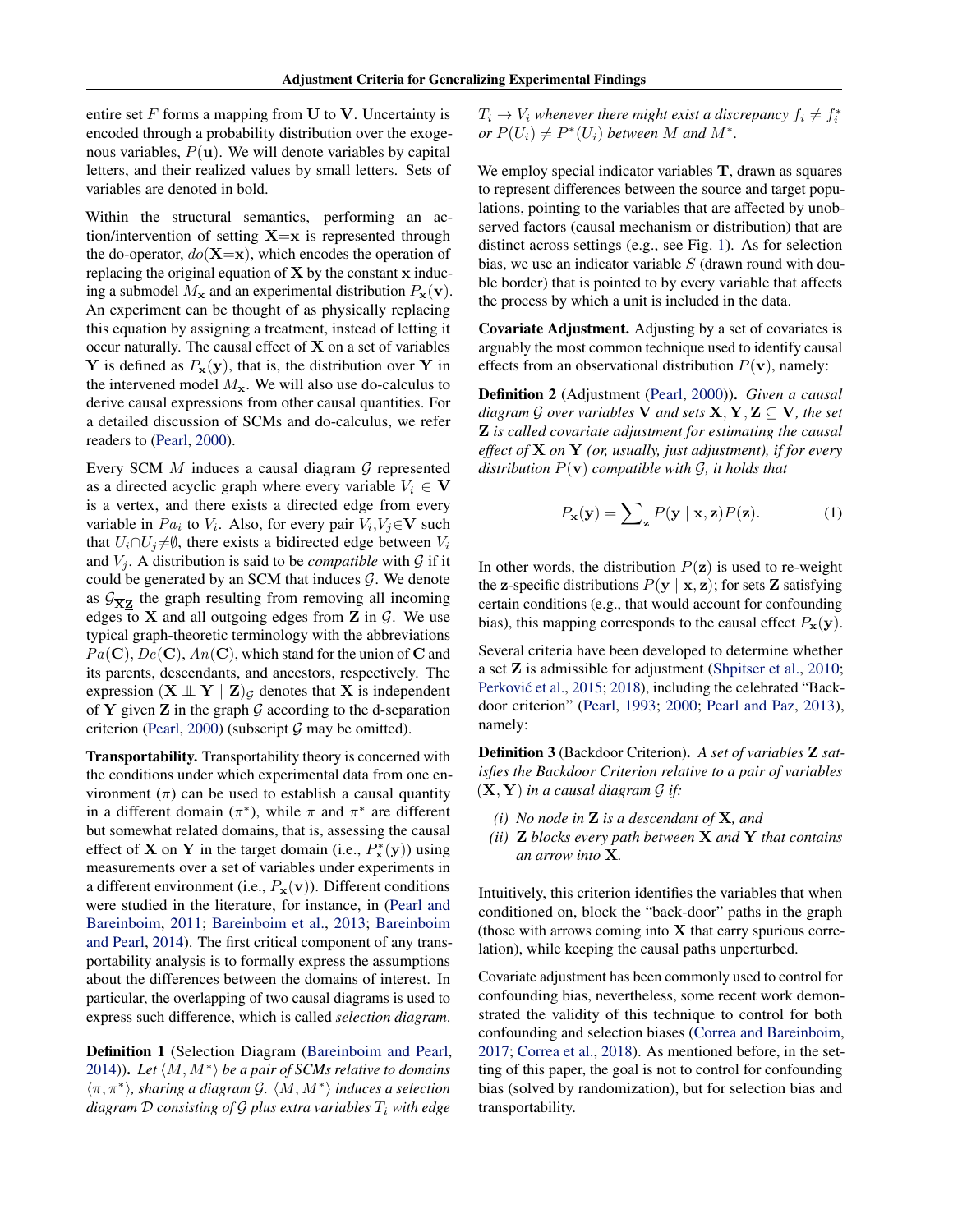# <span id="page-3-0"></span>3. Generalizing Experimental Findings through Adjustment

A properly carried-out experiment will effectively control for confounding bias, and the resulting effect of the treatment X on the outcome Y will be valid for *the population represented in the experiment*, i.e., domain  $\pi$ . In most cases, as discussed earlier, the goal is not to make statements only about the units involved in the experiment, but to generalize the findings to a (usually much) larger and possibly different population (domain  $\pi^*$ ). Invalid conclusions about the target population will be reached if the generalization biases are left uncontrolled. In other words,  $P_x(y)$ , obtained in  $\pi$  may differ significantly from  $P_{\mathbf{x}}^*(\mathbf{y})$ , the corresponding causal quantity for the target population  $\pi^*$ .

Recall that we consider two challenges related to the generalizability of experimental findings, *transportability* and *selection bias*. For instance, consider the selection diagram in Fig. [1\(a\)](#page-1-0) corresponding to the situation described in Ex-ample [1.](#page-1-0) Background factors  $(E)$  affect both the use of antidepressants  $(X)$  and the formation of suicidal thoughts and behaviors  $(Y)$ . The transportability node  $T$  pointing to  $E$  encodes the assumption that there is a discrepancy in the distributions of background factors between the population from the study and the target group of youths. Baseline risk for suicide  $(B)$ , which affects both X and Y, also affects the inclusion of subjects into the randomized trials. This selective sampling process is encoded in the graph through the edge from  $B$  to the selection indicator  $S$ .

The aim here is to obtain the effect  $P_x^*(y)$  in domain  $\pi^*$ (general population) from the data  $P_x(y, b, e|S=1)$  coming from the domain  $\pi$  (controlled groups). In practice, experimental data from the source domain may be insufficient to identify the target effect. Still, it's not uncommon that nonexperimental, unbiased data may be available in the target population, at least over some subset of the variables, W (i.e.,  $P^*(\mathbf{w})$ ). In these situations, the covariate adjustment technique provides a natural way of combining data from the two domains. For the model in Fig. [1\(a\),](#page-1-0) if  $P^*(b, e)$ is available in the target population, then the target effect  $P_x^*(y)$  can be computed by combining  $P_x(y, b, e|S=1)$  with  $P^*(b, e)$  in an adjustment expression, namely,

$$
P_x^*(y) = \sum_{b,e} P_x(y \mid b, e, S = 1)P^*(b, e), \quad (2)
$$

which will be proved later on in this section (Thm. [1\)](#page-4-0).

A summary of this setting is provided in Fig. 2. In words, our task is: *Given qualitative causal assumptions in the form of a selection diagram* D, and given data  $P_x(\mathbf{v}|S=1)$ *in domain*  $\pi$  *and*  $P^*(\mathbf{w})$  *in domain*  $\pi^*$ *, determine if*  $Q =$  $P_{\mathbf{x}}^{*}(\mathbf{y})$  *is estimable by adjustment on a set*  $\mathbf{Z} \subseteq \mathbf{W} \subset \mathbf{V}$ . *Specifically, we are looking for sufficient and necessary*



Figure 2. Summary of the task (see text for description).

*conditions to determine if it holds that*

$$
P_{\mathbf{x}}^*(\mathbf{y}) = \sum_{\mathbf{z}} P_{\mathbf{x}}(\mathbf{y} \mid \mathbf{z}, S = 1) P^*(\mathbf{z}), \quad (3)
$$

*based on the assumptions encoded in a selection diagram* D*.* The right hand side of Eq. (3) contains two terms corresponding to different distributions – the first is the experimental one from the source  $(\pi)$  that may be affected by selection bias; the second is the distribution over a set of covariates measured in the target domain  $(\pi^*)$ .

One may surmise that it's possible to get away by adjusting only for pre-treatment covariates, as customary in backdoor problems. However, adjusting for descendants of the treatment may be required to account for selection bias. To witness, consider the following scenario.

Example 2. *A randomized clinical trial is performed to measure the effect of a gene therapy (*X*) on a certain type of leukemia (*Y *). The selection diagram in Fig. [1\(b\)](#page-1-0) represents the corresponding causal model. One common side effect of*  $X$  *is the decrease in blood cells* ( $Z_2$ ), which in turn can *affect the development of symptoms such as anemia and serious infections (*Z3*). These symptoms are also caused by other background factors such as genetics, age, and family history (say*  $Z_1$ *). Outside the study, these factors affect the propensity of individuals choosing the treatment, and the outcome. There are also unmeasured factors affecting people using the treatment and developing the symptoms*  $(X \leftarrow \rightarrow Z_3)$  as well as latent variables that affect the *symptoms and the outcome* ( $Z_3$   $\leftarrow$  – – –  $\rightarrow$  *Y*).

*Due to the development of severe symptoms, subjects may drop from the study or be unable to attend the follow up consultations, resulting in their data being dropped from the study (*S = 0*). Considering only data from cases that did not drop out may lead to selection bias. Similarly, depending on the conditions of the study, the target population may differ in background factors compared to the units in the experiment. The possibility of such differences is accounted for by the transportability node*  $T$  *pointing to*  $Z_1$ *.* 

If one adjusts only for the set  $\mathbf{Z} = \{Z_1\}$  to control for the transportability issue, there is still selection bias due to an active (open) path  $S \leftarrow Z_3 \leftarrow \rightarrow Y$ .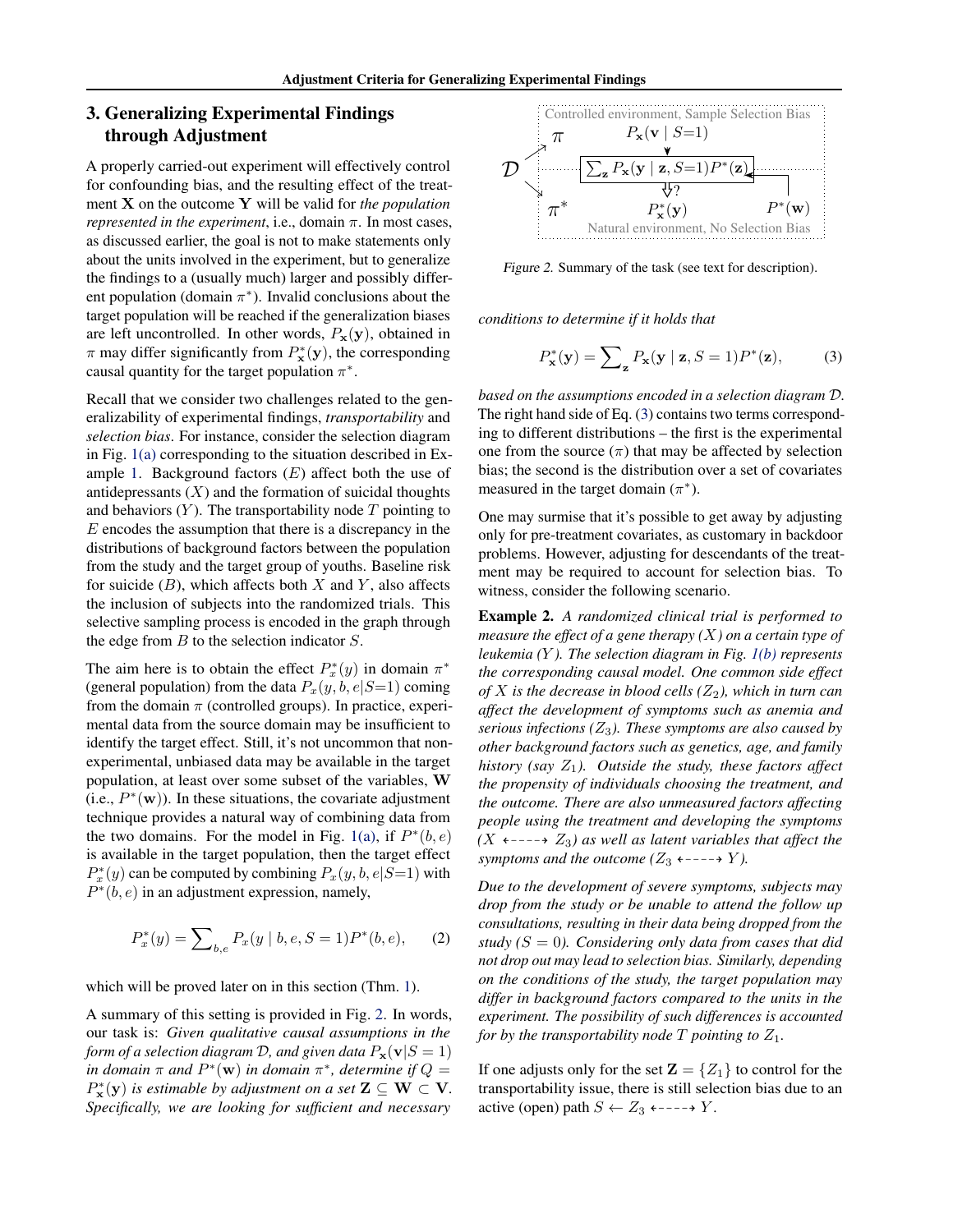<span id="page-4-0"></span>It seems  $Z_3$  is needed if selection bias is to be controlled as well. However, adjusting for some descendant of X may induce spurious correlation between  $X$  and  $Y$ . In this case, conditioning on  $Z_3$  induces a non-causal correlation between **X** and **Y**, through, e.g.,  $X \leftarrow \leftarrow \rightarrow Z_3 \leftarrow \leftarrow \rightarrow Y$ .

For convenience, when considering a set  $Z$  and treatment **X**, let  $\mathbf{Z}_{nd} = \mathbf{Z} \setminus De(\mathbf{X})$  denote the non-descendants of **X** in **Z**, and  $\mathbf{Z}_d = \mathbf{Z} \cap De(\mathbf{X})$  denote the descendants of **X**. It turns out that conditioning on variables from  $Z_d$  that are independent of the outcome Y given  $Z_{nd}$  in the experimental distribution does not introduce spurious correlation into the adjustment. On the other hand, we need to pay special attention to those variables in  $Z_d$  d-connected with Y in the interventional graph  $\mathcal{G}_{\overline{X}}$  (given **X**), that we will denote as

$$
\mathbf{Z}_{\mathbf{p}} = \left\{ Z \in \mathbf{Z}_{\mathbf{d}} \mid (Z \not\perp \mathbf{Y} \mid \mathbf{Z}_{\mathbf{nd}}, \mathbf{X})_{\mathcal{G}_{\overline{\mathbf{X}}}} \right\}.
$$
 (4)

We now introduce a graphical condition to characterize the sets **Z** that yield valid adjustments for  $Q = P_x^*(y)$ , i.e.:

Definition 4 (Generalization Adjustment (st-adjustment) Criterion (singleton treatment)). *Given a selection diagram* D *with transportability and selection bias variables, respectively,* T *and* S*, relative to domains* π *and* π ∗ *, a treatment X*, and disjoint sets  $Y, Z \subset V$ , the set **Z** is said to satisfy *the st-adjustment criterion relative to*  $(X, Y)$  *in*  $D$  *if* 

- *(i) The variables in*  $\mathbf{Z}_p$  *are independent of the treatment given all other covariates, i.e.,*  $(\mathbf{Z}_{\mathbf{p}} \perp X \mid \mathbf{Z} \setminus \mathbf{Z}_{\mathbf{p}})$ *.*
- *(ii) The outcome is independent of the transportability nodes and the selection bias mechanism given the covariates and X, i.e.,*  $(\mathbf{Y} \perp \! \! \! \perp \mathbf{T}, S \mid \mathbf{Z}, X)_{\mathcal{D}_{\overline{X}}}$ .

Since the variables in  $\mathbf{Z}_p$  are correlated with the outcome (by definition), the first condition requires them to be independent of the treatment  $X$ , given the other covariates, so as to prevent spurious correlation or the disturbance of causal paths when employing such variables. The second condition accounts for the generalizability issues – it requires the outcome to be independent of the transportability  $(T)$  and selection bias nodes  $(S)$  in the effect specific to the levels of the set Z; the criterion owes its name, st-adjustment, to this condition. In contrast to similar criteria, no condition is required for controlling confounding due to the experimental nature of the data. To build intuition on reading the conditions, consider the following examples:

Example 3. *Recall the selection diagram in Fig. [1\(a\)](#page-1-0) and consider the set*  $\mathbf{Z} = \{B, E\}$ *. It turns out that*  $\mathbf{Z_p} = \emptyset$ *since neither* B *nor* E *are descendants of* X*, so the first condition is satisfied. For the second, one can immediately verify that*  $(Y \perp\!\!\!\perp T, S \mid B, E, X)_{\mathcal{D}_{\overline{X}}}$  *holds.* 

Example 4. *Consider the diagram in Fig. [1\(b\).](#page-1-0) For the set*  $\mathbf{Z} = \{Z_1\}$ , condition (i) is trivially satisfied because  $\mathbf{Z_p} = \{Z_1\}$  $∅$ *. However, there is an active path*  $S ← Z_3$  ← – – → Y *that violates (ii). In fact,*  $Z_3$  *needs to be included in*  $\mathbf{Z}$ *, but then*   $(Z_3 \not\perp X \mid Z_1)$  *because of the directed path*  $X \to Z_2 \to Z_3$ *. We have to include*  $Z_2$  *in*  $\mathbb{Z}$  *to block this path, which leads to the same*  $\mathbb{Z}_p$ *, but now there is still a path*  $X \leftarrow \leftarrow \rightarrow Z_3$ *that violates the first condition. It turns out, there is no set* Z *satisfying the criterion for this case. If the bidirected edge between*  $X$  *and*  $Z_3$  *(shown in red color)* was not present,  $(Z_3 \perp\!\!\!\perp X \mid Z_1, Z_2)$  *would hold and (as we will show next)* 

$$
P_x^*(y) = \sum_{z_1, z_2, z_3} P_x(y|z_1, z_2, z_3, S=1) P^*(z_1, z_2, z_3). \tag{5}
$$

We show next that the st-adjustment criterion licenses, and it's also necessary for, the extrapolation of causal findings from a source to a target domain through covariate adjustment on a set  $Z$  in the context of singleton treatments.

Theorem 1 (st-adjustment (singleton treatment)). *Given a selection diagram* D*, a singleton* X*, and disjoint sets* Y and  $\mathbf{Z}$ *, the causal effect*  $P_x^*(\mathbf{y})$  *is given by* 

$$
P_x^*(\mathbf{y}) = \sum_{\mathbf{z}} P_x(\mathbf{y} \mid \mathbf{z}, S=1) P^*(\mathbf{z}) \tag{6}
$$

*if and only if* Z *satisfies the st-adjustment criterion relative* to  $(X, Y)$ .

The proof for Thm. 1 will be given as a lemma (Lemma. [1\)](#page-6-0) after stating a more general st-adjustment theorem (Thm. [3\)](#page-6-0) in the next section. All proofs are provided in the appendix.

**Example 5.** As discussed in Example 3, the set  $\{B, E\}$ *satisfies the st-adjustment criterion relative to*  $(X, Y)$  *in the diagram Fig. [1\(a\),](#page-1-0) which implies that*  $P_x^*(y)$  *is given by Eq.* [\(2\)](#page-3-0)*, following Thm. 1. In words, the assumptions encoded in* D *license the extrapolation of the causal distribution – experiments on the effect of antidepressants on suicide risk carried out in RCTs (source) to a target population consisting of the general clinical population of youths with depression – combining the conditional effect segregated by each stratum of* B, E *(baseline risk for suicide and background factors), re-weighted by the probability of each level of those variables as observed in the target domain.*

Example 6. *For a case such as Fig. [1\(b\),](#page-1-0) where no set* Z *satisfies the criterion, Thm. 1 states that for any model consistent with the assumptions in* D*, no adjustment in the form of Eq.* (6) *gives a correct estimation of the target effect.*

### 4. Adjusting for Multiple Treatments

Even though controlling for one treatment variable at a time may be sufficient in some applications, in practice, there are settings where multiple factors need to be tested concurrently. In this section, we address more challenging settings involving causal effects of multiple treatment variables. For example, in online marketing, experiments are used to test the effectiveness of a combination of variables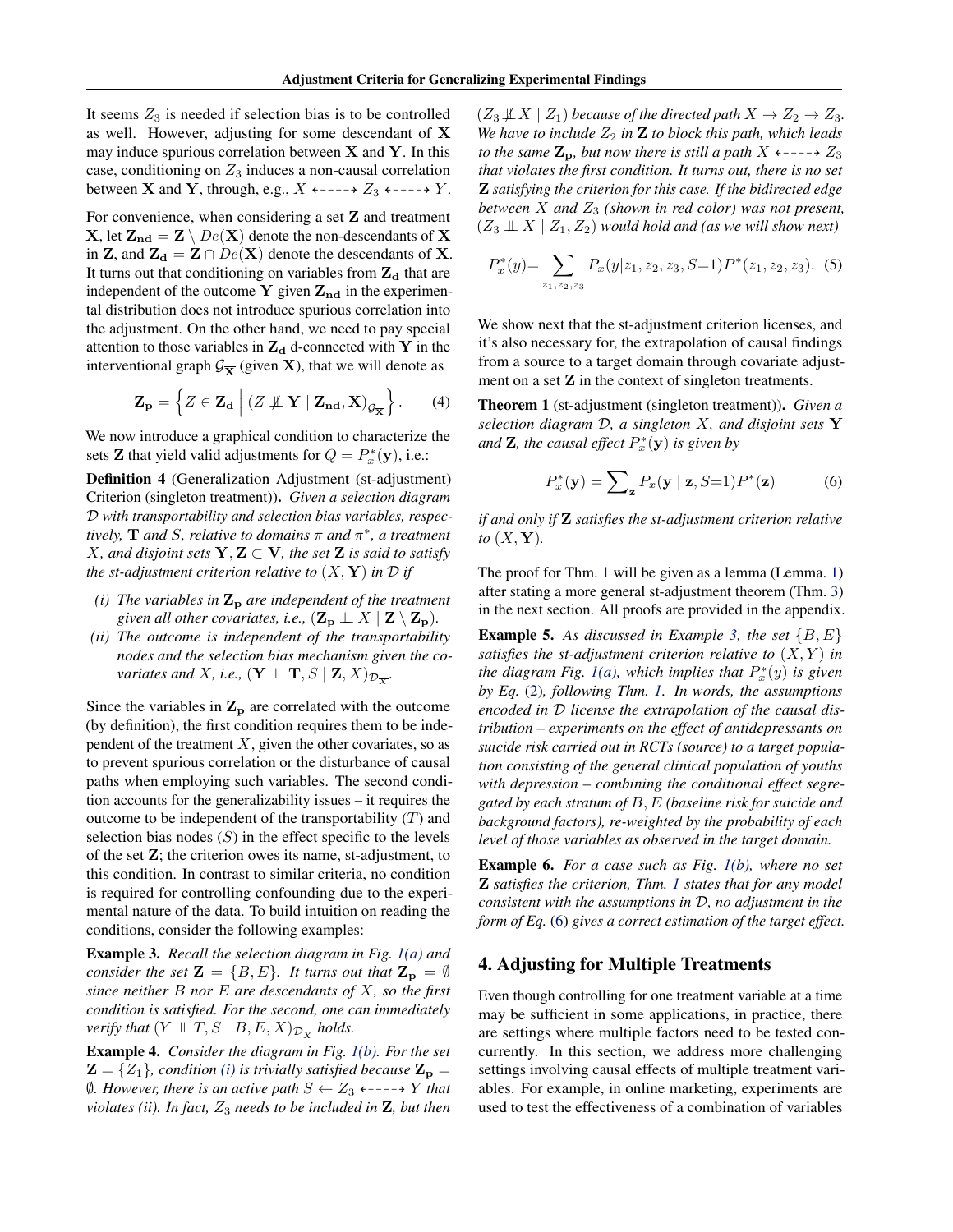<span id="page-5-0"></span>such as content position, media, and audience, on user interaction, clicks, or conversion. Due to cost and number of user participation required to carry out these experiments, it is desirable to be able to generalize them to alternative audiences and correct for sampling issues.

To handle multiple treatments, adjusting for the descendants of X may again induce spurious correlation between X and Y. More attention is needed to the variables in  $Z_p$ (defined in Eq. [\(4\)](#page-4-0)) and how they are related to the multiple treatments **X**. Consider the two models in Fig. 3 and set  $\mathbf{Z} =$  $\{Z_1, Z_2, Z_3, Z_4\}^1$  leading to  $\mathbf{Z}_{\mathbf{p}} = \{Z_2, Z_4\}$ . Note that  $\mathbf{Z}_{\mathbf{p}}$  is not independent of  $\mathbf{X} = \{X_1, X_2\}$  given  $\mathbf{Z} \setminus \mathbf{Z}_{\mathbf{p}} =$  $\{Z_1, Z_3\}$  in either one of the diagrams, hence condition [\(i\)](#page-4-0) of Def. [4](#page-4-0) fails in both cases. Even so, there is a subtle difference between the two models: while adjusting for Z is not valid in Fig. 3(a), it is guaranteed to yield  $P_{\mathbf{x}}^{*}(y)$  in Fig. 3(b). To witness, note that  $P^*_{\mathbf{x}}(y)$  can be derived as

$$
P_{\mathbf{x}}^{*}(y) = P_{\mathbf{x}}^{*}(y) \sum_{z_{1}} P^{*}(z_{1})
$$
\n(7)

$$
= \sum_{z_1} P_{\mathbf{x}}^*(y|z_1) P^*(z_1)
$$
 (8)

$$
= \sum_{z_1, z_2} P_{\mathbf{x}}^*(y|z_1, z_2) P_{\mathbf{x}}^*(z_2|z_1) P^*(z_1)
$$
(9)

$$
= \sum_{z_1, z_2} P_{\mathbf{x}}^*(y|z_1, z_2) P^*(z_1, z_2)
$$
 (10)

$$
= \sum_{z_1, z_2, z_3} P_{\mathbf{x}}^*(y|z_1, z_2, z_3) P^*(z_1, z_2, z_3)
$$
 (11)

$$
= \sum_{\mathbf{z}} P_{\mathbf{x}}^*(y|\mathbf{z}) P_{\mathbf{x}}^*(z_4|z_1, z_2, z_3) P^*(z_1, z_2, z_3) \quad (12)
$$

$$
=\sum_{\mathbf{z}} P_{\mathbf{x}}^*(y|\mathbf{z}) P^*(\mathbf{z})\tag{13}
$$

$$
= \sum_{\mathbf{z}} P_{\mathbf{x}}(y|\mathbf{z}, S=1)P^*(\mathbf{z})
$$
 (14)

In the derivation above, we first introduced  $Z_1$  into the adjustment (Eq.(7)) using the fact that it was independent of Y given **X** in  $\mathcal{D}_{\overline{X}}$ , hence it does not introduce any spurious correlation (8). Next, we added  $Z_2$  by conditioning (9), and since  $X_2$  has no effect on  $\{Z_1, Z_2\}$ ,  $P_x(z_2 | z_1) = P_{x_1}(z_2 | z_2)$  $z_1$ ). Also, given  $Z_1, Z_2$  is independent of  $X_1$ , so no spurious correlation is added (10). Similarly,  $Z_1$ ,  $Z_3$  is independent of Y given the already introduced  $\{Z_1, Z_2\}$  (11). Finally,  $Z_4$  is independent of  $\{X_1, X_2\}$  given  $\{Z_1, Z_2, Z_3\}$  (13). After both  $Z_2$  and  $Z_4$  have been adjusted for, the outcome is independent of the selection mechanism  $S$ , and the causal effect can be expressed in the form of the st-adjustment (14).

Remarkably, no other set  $Z$  is valid for adjustment in this model, and the steps described can only be performed in the given order. As a matter of fact, the reason why Z will not work for Fig. 3(a) is that in the last step, we have a distribution  $P_{\mathbf{x}}(Z_4|Z_1, Z_2, Z_3)$  and since  $X_1$  has a causal effect



Figure 3. Models with multiple treatment variables  $\mathbf{X} = \{X_1, X_2\}.$ 

over  $\{Z_1, Z_2\}$ , this conditional probability is not guaranteed to be equal to  $P_{x_2}(Z_4|Z_1,Z_2,Z_3)$ , if it was, we could employ  $(Z_4 \perp \!\!\!\perp X_2 \mid Z_1, Z_2, Z_3)$  to finish the derivation. A symmetric problem with  $Z_2$  arises If we change the order so that  $Z_4$  is added before  $\{Z_1, Z_2\}$ .

To solve the generalization of experimental findings across domains, it turns out to be helpful to first deal with the generalization in the same domain. That is, what are the conditions for the causal effect  $P_{\mathbf{x}}^*(\mathbf{y})$  to be computable in the form of Eq. (13). In practical applications, this may be an interesting question by itself. For example, consider settings where covariate-specific causal effects are measured, such as experiments where the units are separated in groups according to a combination of variables and studied independently. We could use adjustment in Eq. (13) to compute an average causal effect combining such experimental results. The following definition characterizes the adjustment sets that allow this extrapolation to take place.

Definition 5 (Experimental Adjustment (e-adjustment) Criterion). *Given a causal diagram G and disjoint*  $X, Y, Z \subset$ V*,* Z *is said to satisfy the e-adjustment criterion relative to*  $(X, Y)$  *in*  $G$  *if there exists an order over*  $Z: Z_1 \lt Z_2 \lt \cdots$ , *such that*  $\mathbf{Z}_{nd} < \mathbf{Z}_d$ *, and for each*  $Z_i \in \mathbf{Z}_d$  *we have* 

$$
\left(Z_i \perp \!\!\!\perp Y \mid \mathbf{Z}^{\leq i-1}, \mathbf{X}\right)_{\mathcal{G}_{\overline{\mathbf{X}}}}, or \hspace{1cm} (15)
$$

$$
\left(Z_i \perp \!\!\!\perp X \mid \mathbf{Z}^{\leq i-1}\right)_{\mathcal{G}_{\overline{\mathbf{X}}\left(\mathbf{Z}^{\leq i-1}\right)}},\tag{16}
$$

where  $\mathbf{Z}^{\leq i}$  denotes the set  $\{Z_1, \ldots, Z_i\}$ .

Note that although it may seem computationally expensive to determine the existence of an order over Z satisfying e-adjustment, we will show in Section [4.1](#page-6-0) that this can in fact be verified efficiently. Also, if  $\mathbf{Z}_p$  is empty, Def. 5 is trivially satisfied. The following theorem ties the definition of e-adjustment with the adjustment expression.

Theorem 2. *Given a causal diagram* G *and disjoint sets of variables*  $X, Y, Z \subset V$ *, the distribution*  $P_x(y)$  *is given by* 

<sup>&</sup>lt;sup>1</sup>The two selection diagrams do not have  $T$  nodes, meaning the populations are the same in source and target domains with only selection bias issue occurring.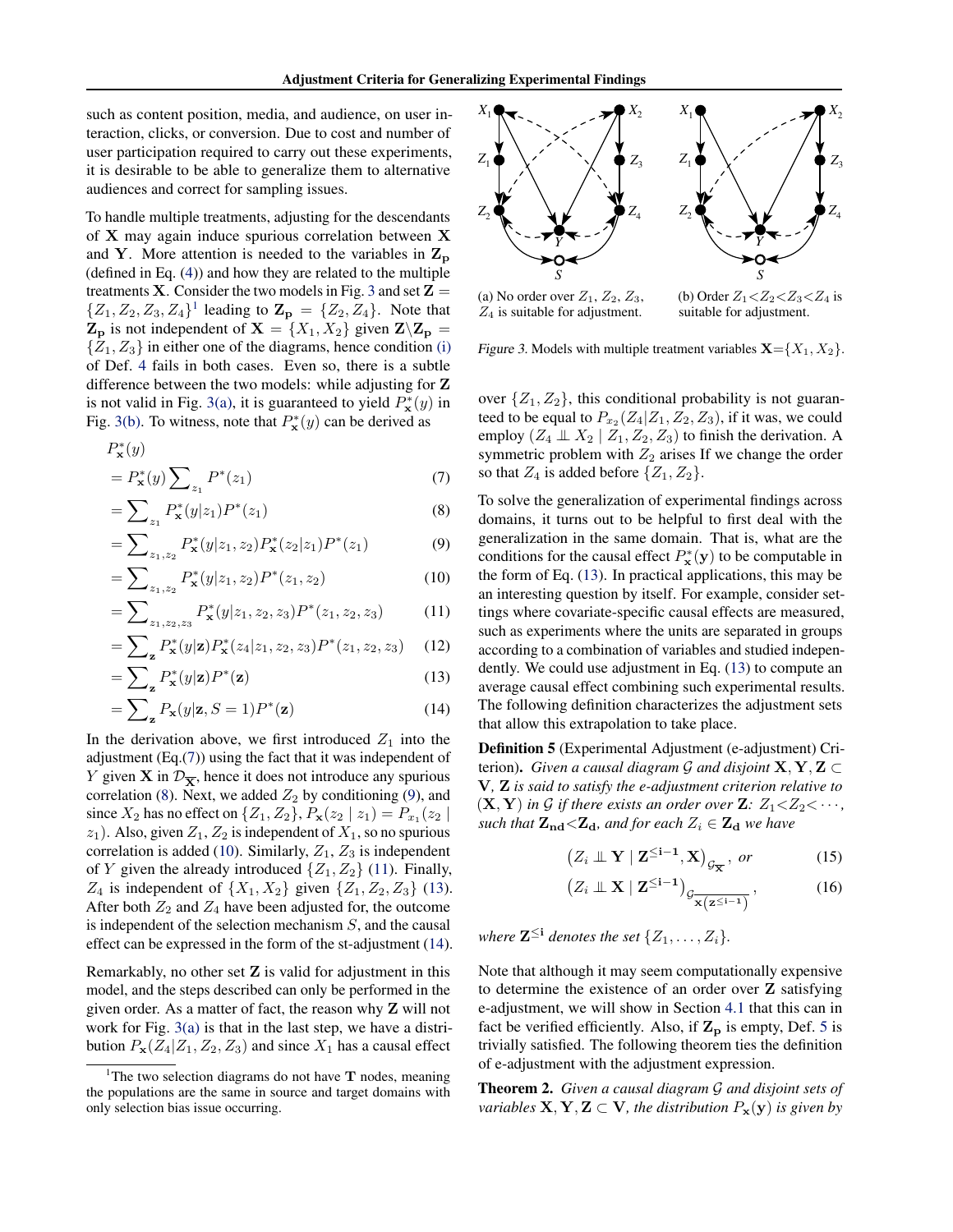$$
P_{\mathbf{x}}(\mathbf{y}) = \sum_{\mathbf{z}} P_{\mathbf{x}}(\mathbf{y} \mid \mathbf{z}) P(\mathbf{z}) \tag{17}
$$

<span id="page-6-0"></span>*if and only if* Z *satisfies the e-adjustment criterion relative to* (X, Y)*.*

Leveraging e-adjustment, the definition below will characterize the adjustment sets that will allow generalizing experiments across domains with multiple treatments.

Definition 6 (st-adjustment criterion (multiple treatments)). *Given a selection diagram* D *with transportability and selection bias variables, respectively,* T *and* S*, relative to*  $domains \pi$  and  $\pi^*$ , and disjoint sets  $X, Y, Z \subset V$ , the set Z *is said to satisfy the st-adjustment criterion relative to*  $(X, Y)$  *in*  $D$  *if* 

*(i)* Z *satisfies the e-adjustment criterion (Def. [5\)](#page-5-0), and*

*(ii)*  $(Y \perp\!\!\!\perp T, S \mid \mathbf{Z}, \mathbf{X})_{\mathcal{D}_{\overline{\mathbf{X}}}}$ *.* 

Theorem 3. *Given a selection diagram* D *and disjoint sets of variables* **X**, **Y**, **Z**, the causal effect  $P_{\mathbf{x}}^{*}(\mathbf{y})$  is given by

$$
P_{\mathbf{x}}^*(\mathbf{y}) = \sum_{\mathbf{z}} P_{\mathbf{x}}(\mathbf{y} \mid \mathbf{z}, S=1) P^*(\mathbf{z}) \tag{18}
$$

*if and only if* Z *satisfies the st-adjustment criterion relative to* (X, Y)*.*

**Example 7.** *In Fig. [3\(b\),](#page-5-0) the set*  $\mathbf{Z} = \{Z_1, Z_2, Z_3, Z_4\}$ *satisfies the st-adjustment criterion with order*  $Z_1 < Z_2 <$  $Z_3 < Z_4$ . Therefore  $P_{x_1,x_2}^*(y)$  can be computed by Eq. (18) *as explicitly derived in Eqs. [\(7\)](#page-5-0)-[\(14\)](#page-5-0).*

From Thm. 3, the st-adjustment criterion provides a complete characterization of valid adjustment sets. Next we discuss some special situations that may be of practical interests. First given Thm. 3, the following lemma provides a proof for the single treatment case in Thm. [1.](#page-4-0)

Lemma 1. *When* X *is a singleton, Definition. 6 is equivalent to Definition. [4.](#page-4-0)*

Consider adjusting for only pre-treatment variables, which is often what many practitioners are looking for due to the wide use of the Backdoor Criterion. In fact, if **Z** contains no descendants of  $X$  then it trivially satisfies the e-adjustment criterion. The result below immediately follows.

**Proposition 1.** *If*  $\mathbf{Z} \cap De(\mathbf{X}) = \emptyset$ *, and*  $(\mathbf{Y} \perp \! \perp \! \mathbf{T}, S | \mathbf{Z}, \mathbf{X})_{\mathcal{D}_{\overline{\mathbf{X}}}},$ *then*  $\mathbf{Z}$  *satisfies the st-adjustment criterion w.r.t.*  $(\mathbf{X}, \mathbf{Y})$ *.* 

Finally in situations where there is no selection bias problem (only transportability issues), we can safely restrict our attention to covariates that are non-descendants of the treatment  $X$ , as shown in the following statement.

Theorem 4. *In the absence of selection bias (i.e.,* S *node disconnected from any other variable), if a set* Z *satisfies st-adjustment and*  $\mathbf{Z} \cap De(\mathbf{X}) \neq \emptyset$ , then there exists  $\mathbf{Z}' \subseteq \mathbf{Z}$ such that  $\mathbf{Z}' \cap De(\mathbf{X}) = \emptyset$  and  $\mathbf{Z}'$  satisfies st-adjustment.



Figure 4. Example where the target effect is  $P_{x_1,x_2}(y_1, y_2)$ .

| <b>Algorithm 1</b> IsEAdmissible( $G$ , <b>X</b> , <b>Y</b> , <b>Z</b> )                                             |
|----------------------------------------------------------------------------------------------------------------------|
| <b>Input:</b> causal diagram G, disjoint subsets $X, Y, Z \subseteq V$ .                                             |
| <b>Output: true</b> if <b>Z</b> satisfies e-adjustment, <b>false</b> otherwise.                                      |
| 1: if $\mathbf{Z} \cap De(\mathbf{X}) = \emptyset$ then                                                              |
| $2:$ return true                                                                                                     |
| $3:$ end if                                                                                                          |
| 4: for each $Z \in \mathbf{Z} \cap De(\mathbf{X})$ do                                                                |
| 5: if $(Z \perp \!\!\!\perp Y \mid \mathbf{Z} \setminus \{Z\}, \mathbf{X})_{\mathcal{G}_{\overline{\mathbf{X}}}}$ or |
| $(Z \perp \!\!\! \perp X \mid \mathbf{Z} \setminus \{Z\})$ g <sub>x(z\{z\}</sub> then                                |
| <b>return</b> IsEAdmissible( $G$ , <b>X</b> , <b>Y</b> , <b>Z</b> \{ <i>Z</i> })<br>6:                               |
| 7:<br>end if                                                                                                         |
| $8:$ end for                                                                                                         |
| 9: return false                                                                                                      |

Example 8. *Consider the model in Fig. 4 where the target*  $query$  is  $Q{=}P_{x_1, x_2}(y_1, y_2)$ . Thm. 3 licenses adjustment for *the set* {D, B, A}*. We have that* D, B *are non-descendants of* X*, an order* D < B < A *such that* A *satisfies*  $(A \perp\!\!\!\perp Y_1, Y_2 \mid D, B, X_1, X_2)_{\mathcal{D}_{\overline{X_1, X_2}}},$  and  $(Y_1, Y_2 \perp\!\!\!\perp T, S \mid$  $D, B, A, X_1, X_2$ <sub> $D_{\overline{X_1, X_2}}$ <sup>.</sup></sub>

*Another valid set is* {B, D}*, which satisfies Proposition 1 since we have*  $(Y_1, Y_2 \perp\!\!\!\perp T, S \mid B, D, X_1, X_2)_{\mathcal{D}_{\overline{X_1, X_2}}}$ .

#### 4.1. Verifying e-adjustment Efficiently

Evaluating condition (i) of the st-adjustment (Def. 6), that is, the existence of an order over Z satisfying e-adjustment (Def. [5\)](#page-5-0), may seem computationally hard. However, we will show in this section that in fact it can be verified efficiently, by establishing first some properties of e-adjustment.

Lemma 2. *A set* Z *satisfies e-adjustment if and only if there exists*  $Z_i \in \mathbf{Z}$  *such that*  $Z_i$  *satisfies* [\(15\)](#page-5-0) *or* [\(16\)](#page-5-0)*, and*  $\mathbf{Z} \setminus \{Z_i\}$  *satisfies e-adjustment.* 

Lemma 2 provides a recursive characterization of the order condition. Based on this result, we can verify the existence of an order by finding, at each step, any variable satisfying [\(15\)](#page-5-0) or [\(16\)](#page-5-0) in the set and removing it, as described next:

**Lemma 3.** *If* **Z** *satisfies e-adjustment, then for any*  $Z_i \in$ **Z** *satisfying* [\(15\)](#page-5-0) *or* [\(16\)](#page-5-0)*, the set*  $\mathbb{Z}\setminus\{Z_i\}$  *satisfies eadjustment.*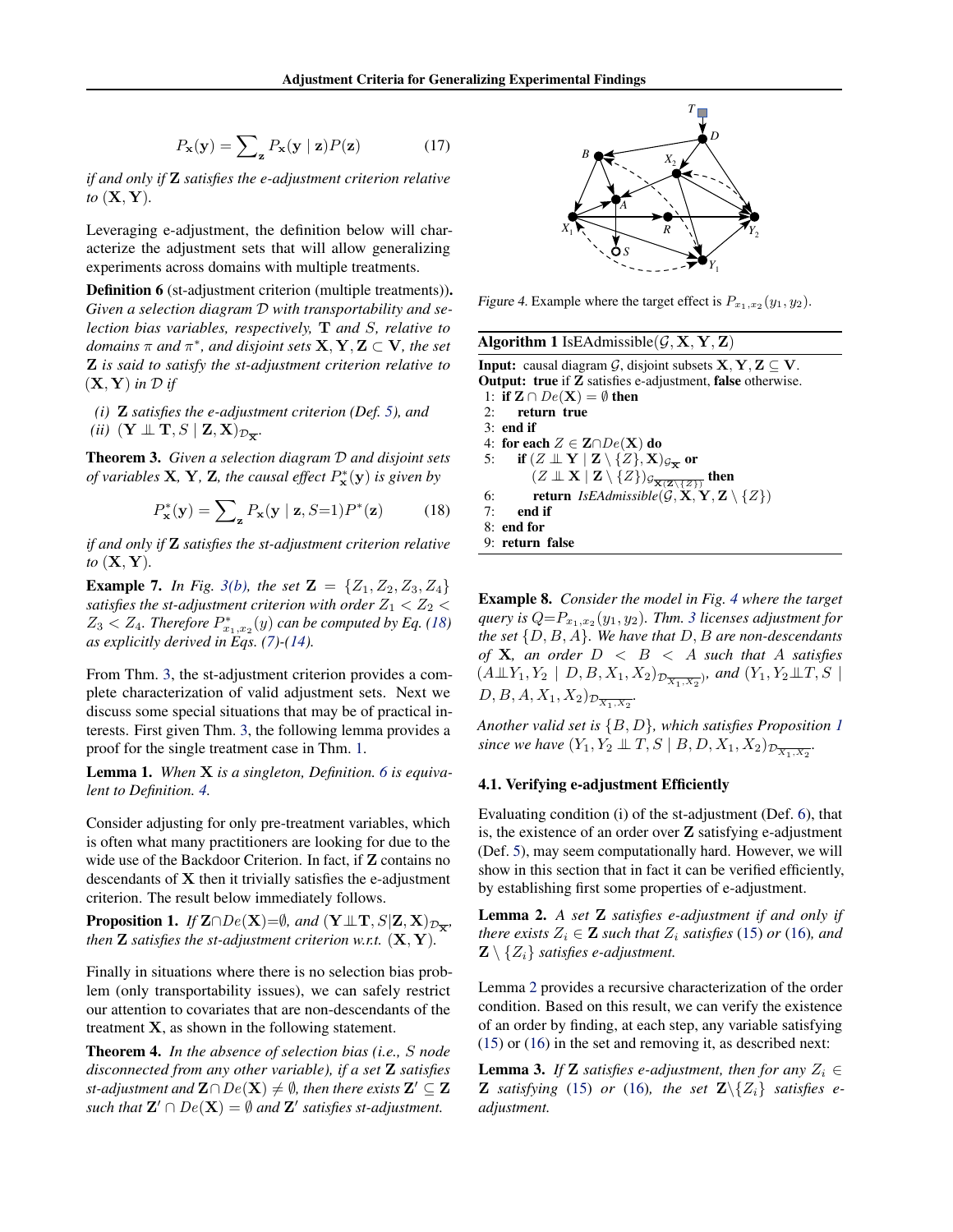<span id="page-7-0"></span>Leveraging these results, we introduce an algorithm called *IsEAdmissible* (Alg. [1\)](#page-6-0) that efficiently checks if Z satisfies the e-adjustment criterion.

**Theorem 5.** Z *satisfies e-adjustment* (Def. [5\)](#page-5-0) w.r.t.  $(X, Y)$ *in* G *if and only if IsEAdmissible (Alg. [1\)](#page-6-0) returns true.*

To illustrate how *IsEAdmissible* works, consider again the diagram in Fig. [3\(b\)](#page-5-0) with the set  $\{Z_1, Z_2, Z_3, Z_4\}$ . Line [5](#page-6-0) will evaluate true only for  $Z_4$ , then the process reduces to verifying if  $\{Z_1, Z_2, Z_3\}$  has an order. Next, the same condition will evaluate true for  $Z_3$  reducing the problem to  $\{Z_1, Z_2\}$ . The process continues by removing  $Z_2$  and after removing  $Z_1$  $Z_1$  the condition on line 1 is satisfied, so line [2](#page-6-0) executes and returns true. In the case of Fig. [3\(a\)](#page-5-0) also with  $\{Z_1, Z_2, Z_3, Z_4\}$ , none of the variables in the set will satisfy the condition in line [5](#page-6-0) and line [9](#page-6-0) returns false.

Let  $n$  and  $m$  stand, respectively, for the number of variables and edges in the graph. Then *IsEAdmissible* performs at most  $n^2 - n$  conditional independence tests. Constructing the graphs  $\mathcal{G}_{\overline{\mathbf{X}}}$  and  $\mathcal{G}_{\overline{\mathbf{X}(\mathbf{Z}\setminus{\{Z\}})}}$ , as well as determining the descendants of **X** is achievable in  $O(n + m)$  time. Testing an independence in the graph can be done in  $O(n + m)$ [\(van der Zander et al.,](#page-9-0) [2014\)](#page-9-0). Therefore, the overall time complexity of *IsEAdmissible* is  $O(n^2(n+m))$ .

#### 5. Enumerating Valid Sets for st-adjustment

Armed with a graphical condition to test if a set  $Z$  is valid for adjustment, the natural question is how to find sets satisfying the st-adjustment criterion systematically, as efficiently as possible. In practice, what variables are suitable for adjustment may be determined by factors such as feasibility, cost and effort required to measure such variables, as well as the quality and number of obtainable samples. In this paper, we assume data is available in the target domain over a set W of variables (see Fig. [2\)](#page-3-0) and our task here is to list all sets  $\mathbf{Z} \subseteq \mathbf{W}$  satisfying the st-adjustment.

The number of sets satisfying the st-adjustment is possibly exponential depending on the topology of the diagram and the target effect. In this sense, it is impossible to construct a procedure that runs in polynomial time since just outputting an exponential number of answers takes exponential time.

Under these conditions, the best guarantee we can provide is that the time to output the first valid set or indicate fail (if there is no satisfying set), and the time between consecutive outputs, is polynomial. Algorithms with this property are said to run with *polynomial delay* [\(Takata,](#page-8-0) [2010\)](#page-8-0).

We have developed the algorithm *ListGAdjSets* (Alg. 2) which systematically lists valid adjustment sets, using the recursive subroutine *ListGAdjIR*. *ListGAdjIR* outputs all sets  $\mathbf{Z}, \mathbf{I} \subseteq \mathbf{Z} \subseteq \mathbf{R}$ , that satisfy the st-adjustment. At each step, it chooses a variable A and splits the problem

#### Algorithm 2 ListGAdjSets $(\mathcal{D}, \mathbf{X}, \mathbf{Y}, \mathbf{W})$

**Input:** selection diagram  $D$  over variables  $V$  and indicators  $T$ , S; disjoint subsets of  $X, Y, W \subseteq V$ . **Output:** list of subsets  $\mathbf{Z}_1, \mathbf{Z}_2, \ldots, \mathbf{Z}_k \subseteq \mathbf{W}$  satisfying def. [6](#page-6-0) 1:  $\mathbf{F} \leftarrow De((De(\mathbf{X})_{\mathcal{D}_{\overline{\mathbf{X}}}} \setminus \mathbf{X}) \cap An(\mathbf{Y})_{\mathcal{D}_{\overline{\mathbf{X}}}})$ 2:  $\mathbf{R} \leftarrow \mathbf{W} \setminus (\mathbf{X} \cup \mathbf{Y} \cup \mathbf{F})$ 3: *ListGAdjIR*(D, X, Y, T, S, ∅, R) function ListGAdjIR $(D, \mathbf{X}, \mathbf{Y}, \mathbf{I}, \mathbf{R})$ 4: if  $ExistsSep(\mathcal{D}_{\overline{X}}, T \cup \{S\}, Y, I, R)$  then<br>5: if I = R then if  $I = R$  then 6: output I 7: else 8:  $A \leftarrow$  variable from  $(\mathbf{R} \setminus \mathbf{I})$  such that  $A \notin De(X)$ , else  $(A \perp\!\!\!\perp \mathbf{Y} \mid \mathbf{I}, \mathbf{X})_{\mathcal{D}_{\overline{\mathbf{X}}}},$  else *IsEAdmissible*( $D$ ,  $X$ ,  $Y$ ,  $I \cup \{A\}$ ) 9: if A exists then 10: *ListGAdjIR*( $\mathcal{D}, \mathbf{X}, \mathbf{Y}, \mathbf{I} \cup \{A\}, \mathbf{R}$ ) 11: *ListGAdjIR*( $\mathcal{D}, \mathbf{X}, \mathbf{Y}, \mathbf{I}, \mathbf{R} \setminus \{A\}$ ) 12: else 13:  $ListGAdjIR(D, \mathbf{X}, \mathbf{Y}, \mathbf{I}, \mathbf{I})$ 14: end if

into two: listing sets containing  $A$  (line 10) and those with no A (line 11), while pruning branches yielding no valid sets (lines 4,13). This strategy is similar to those used in [\(Takata,](#page-8-0) [2010\)](#page-8-0), [\(van der Zander et al.,](#page-9-0) [2014\)](#page-9-0), and [\(Correa](#page-8-0) [et al.,](#page-8-0) [2018\)](#page-8-0) for listing separating sets in a graph. Here, it has been augmented to recognize the conditions in Def. [6](#page-6-0) (See appendix. B for details).

Theorem 6. *ListGAdjSets on input* D, X, Y,W*, lists all sets*  $\mathbf{Z} \subseteq \mathbf{W}$  *satisfying st-adjustment relative to*  $\mathbf{X}, \mathbf{Y}$  *in*  $\mathcal{D},$ with  $O(n^4(n+m))$  *delay.* 

# 6. Conclusions

15: end if 16: end if

We study in this paper the problem of generalizing experimental findings across heterogeneous populations using the language of causal models. We introduced necessary and sufficient graphical conditions (Defs. [4,](#page-4-0)[6\)](#page-6-0) to decide whether biased experimental distributions can be used to infer a causal effect in a different population by adjusting for a set of covariates measured in that target population (Thms. [1,](#page-4-0)[3\)](#page-6-0). We further developed efficient algorithms to test whether a set of covariates is admissible for adjustment (Alg. [1\)](#page-6-0) and to list all admissible sets, subject to the available measurements (Alg. 2). Experiments are, almost invariably, performed with the intent of being used outside the "laboratory" setting (i.e., the source population), so we hope that this work can be helpful for data scientists to understand, model, and solve the challenging issues of generalizability of experimental findings across disparate settings.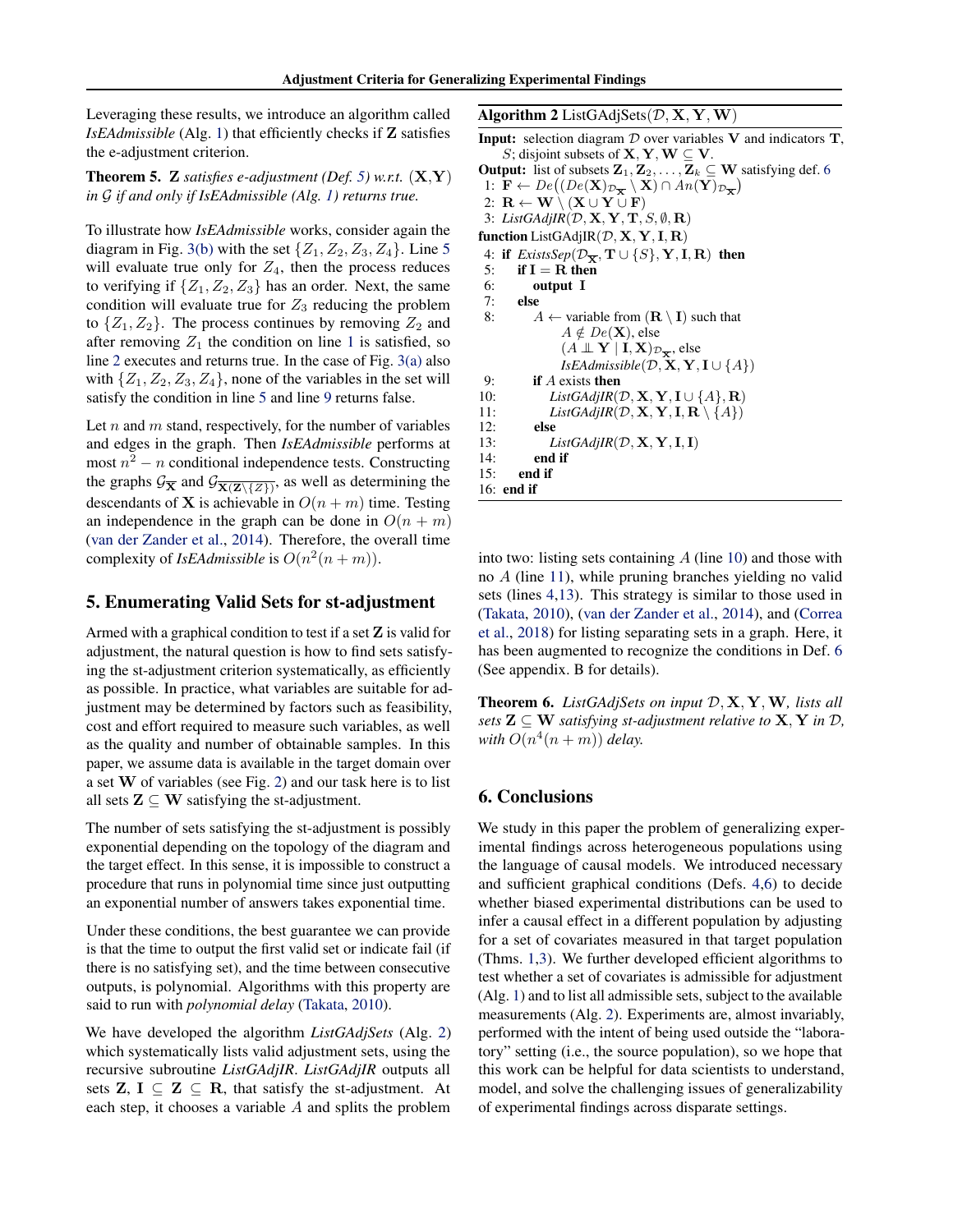# <span id="page-8-0"></span>Acknowledgements

Juan D. Correa and Elias Bareinboim were in parts supported by grants from IBM Research, Adobe Research, NSF IIS-1704352, and IIS-1750807 (CAREER). Jin Tian was partially supported by NSF grant IIS-1704352 and ONR grant N000141712140.

# References

- Altman, D. G., Schulz, K. F., Moher, D., Egger, M., Davidoff, F., Elbourne, D., Getzsche, P. C., and Lang, T. (2001). The Revised CONSORT Statement for reporting randomized trials: Explanation and elaboration. *Annals of Internal Medicine*.
- Bareinboim, E., Lee, S., Honavar, V., and Pearl, J. (2013). Transportability from Multiple Environments with Limited Experiments. *Proceedings of the 26th Annual Conference on Neural Information Processing Systems*.
- Bareinboim, E. and Pearl, J. (2012). Controlling Selection Bias in Causal Inference. In Lawrence, N. and Girolami, M., editors, *Proceedings of the 15th International Conference on Artificial Intelligence and Statistics (AISTATS)*, pages 100–108, La Palma, Canary Islands. JMLR.
- Bareinboim, E. and Pearl, J. (2014). Transportability from Multiple Environments with Limited Experiments: Completeness Results. In *Advances in Neural Information Processing Systems 27*, pages 280–288.
- Bareinboim, E. and Pearl, J. (2016). Causal inference and the data-fusion problem. *Proceedings of the National Academy of Sciences*, 113(27):7345–7352.
- Campbell, D. and Stanley, J. (1963). *Experimental and Quasi-Experimental Designs for Research*. Wadsworth Publishing, Chicago.
- Correa, J. D. and Bareinboim, E. (2017). Causal Effect Identification by Adjustment under Confounding and Selection Biases. In *Proceedings of the Thirty-First Conference on Artificial Intelligence*, pages 3740–3746.
- Correa, J. D., Tian, J., and Bareinboim, E. (2018). Generalized Adjustment Under Confounding and Selection Biases. In *Proceedings of the 32th Conference on Artificial Intelligence*.
- Glass, G. V. (1976). Primary, Secondary, and Meta-Analysis of Research. *Educational Researcher*, 5(10):3–8.
- Greenhouse, J. B., Kaizar, E. E., Kelleher, K., Seltman, H., and Gardner, W. (2008). Generalizing from clinical trial data: A case study. The risk of suicidality among pediatric antidepressant users. *Statistics in Medicine*.
- Hedges, L. V. and Olkin, I. (1985). *Statistical Methods for Meta-Analysis*. Academic Press.
- Hernán, M. A., Hernández-Díaz, S., and Robins, J. M. (2004). A structural approach to selection bias. *Epidemiology*.
- Höfler, M., Gloster, A., and Hoyer, J. (2010). Causal effects in psychotherapy: Counterfactuals counteract overgeneralization. *Psychotherapy Research*.
- Manski, C. (2007). *Identification for Prediction and Decision*. Harvard University Press, Cambridge, MA.
- National Academy of Medicine (2010). *Transforming Clinical Research in the United States: Challenges and Opportunities: Workshop Summary*. The National Academies Press, Washington, DC.
- Pearl, J. (1993). Aspects of graphical models connected with causality. *Proceedings of the 49th Session of the International Statistical Institute*, 1(August):399–401.
- Pearl, J. (1995). Causal diagrams for empirical research. *Biometrika*, 82(4):669–688.
- Pearl, J. (2000). *Causality: Models, Reasoning, and Inference*. Cambridge University Press, NY, USA.
- Pearl, J. and Bareinboim, E. (2011). Transportability of Causal and Statistical Relations: A Formal Approach. In *Proceedings of the Twenty-Fifth Conference on Artificial Intelligence (AAAI-11)*, pages 247–254, Menlo Park, CA.
- Pearl, J. and Paz, A. (2013). Confounding Equivalence in Causal Equivalence. In *Proceedings of the Twenty-Sixth Conference on Uncertainty in Artificial Intelligence (UAI 2010)*, pages 433–441, Corvallis, OR. AUAI.
- Perković, E., Textor, J., Kalisch, M., and H. Maathuis, M. (2018). Complete Graphical Characterization and Construction of Adjustment Sets in Markov Equivalence Classes of Ancestral Graphs. *Journal of Machine Learning Research*, 18.
- Perković, E., Textor, J., Kalisch, M., and Maathuis, M. H. (2015). A complete generalized adjustment criterion. *Proceedings of the Thirty-First Conference on Uncertainty in Artificial Intelligence (UAI-15)*, pages 682–691.
- Shpitser, I., VanderWeele, T. J., and Robins, J. M. (2010). On the validity of covariate adjustment for estimating causal effects. *Proc. of the Twenty Sixth Conference on Uncertainty in Artificial Intelligence*, pages 527–536.
- Spirtes, P., Glymour, C. N., and Scheines, R. (2001). *Causation, Prediction, and Search*. MIT Press, 2nd edition.
- Takata, K. (2010). Space-optimal, backtracking algorithms to list the minimal vertex separators of a graph. *Discrete Applied Mathematics*, 158(15):1660–1667.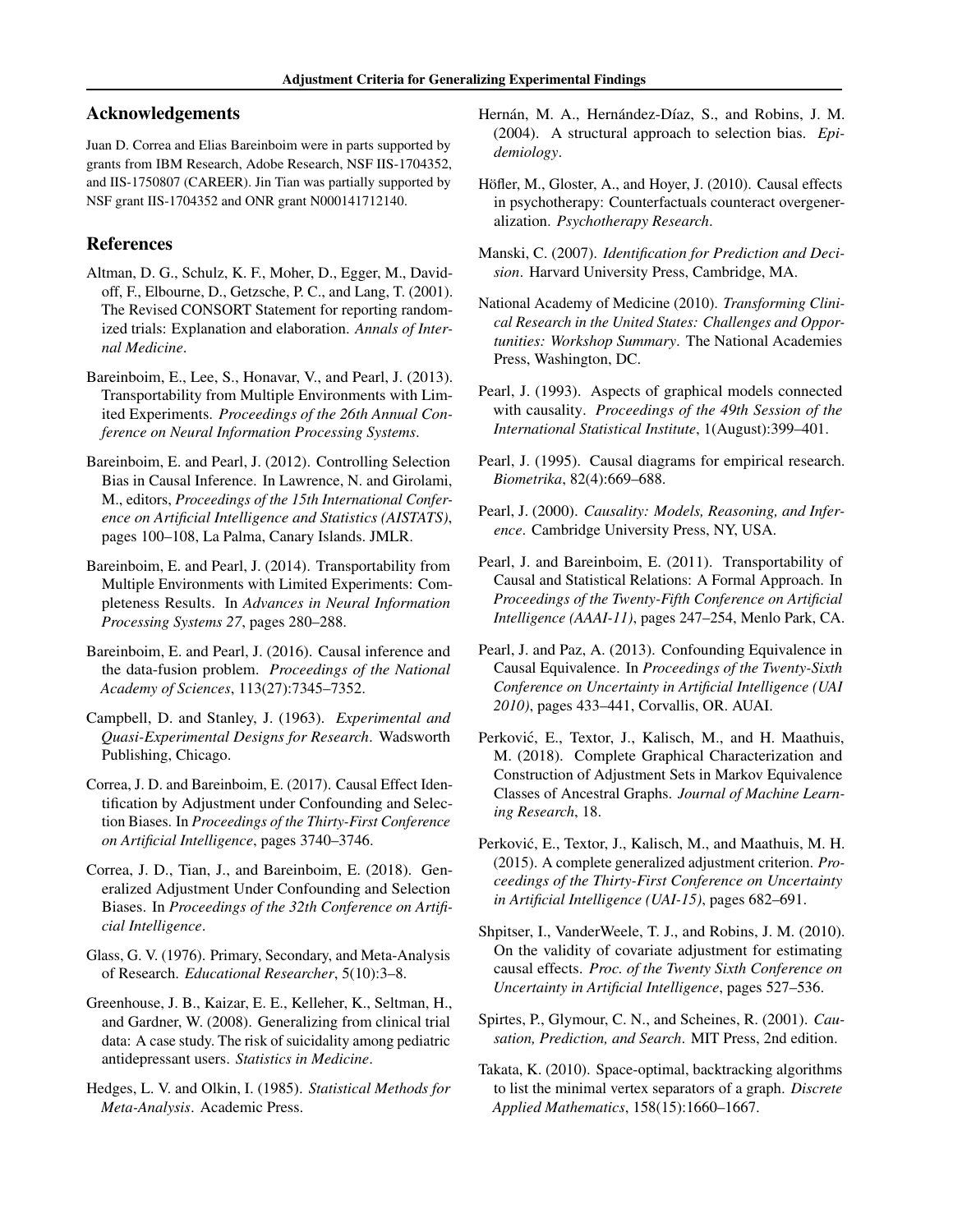<span id="page-9-0"></span>van der Zander, B., Liskiewicz, M., and Textor, J. (2014). Constructing separators and adjustment sets in ancestral graphs. In *Proceedings of UAI 2014*, pages 907–916.

#### A. Appendix: Proofs in Section [4](#page-4-0)

### A.1. Proof for Theorem [2](#page-5-0)

Theorem 2. *Given a causal diagram* G *and disjoint sets of variables*  $X, Y, Z \subset V$ *, the distribution*  $P_x(y)$  *is given by* 

$$
P_{\mathbf{x}}(\mathbf{y}) = \sum_{\mathbf{z}} P_{\mathbf{x}}(\mathbf{y} \mid \mathbf{z}) P(\mathbf{z}) \tag{17}
$$

*if and only if* Z *satisfies the e-adjustment criterion relative to* (X, Y)*.*

*Proof.* (if) Let  $Z_1 < \cdots < Z_m$  be such order, then we have:

$$
P_{\mathbf{x}}(\mathbf{y}) = \sum_{\mathbf{z} \leq \mathbf{i}} P_{\mathbf{x}} \left( \mathbf{y} \mid \mathbf{z} \leq \mathbf{i} \right) P_{\mathbf{x}} \left( \mathbf{z} \leq \mathbf{i} \right) \tag{19}
$$

$$
= \sum_{\mathbf{z} \leq \mathbf{j}} P_{\mathbf{x}} \left( \mathbf{y} \mid \mathbf{z} \leq \mathbf{j} \right) P \left( \mathbf{z} \leq \mathbf{j} \right), \tag{20}
$$

where eq. (19) follows from summing over the set  $\mathbf{Z}^{\leq j}$ , and eq. (20) from using rule 3 of do-calculus licensed by the fact that no element in  $Z^{\leq j}$  is a descendant of X, hence the intervention on  $X$  can be removed from the second term.

Let  $i \geq j$ , we will show by induction on i that

$$
P_{\mathbf{x}}(\mathbf{y}) = \sum_{\mathbf{z} \leq i} P_{\mathbf{x}} \left( \mathbf{y} \mid \mathbf{z}^{\leq i} \right) P \left( \mathbf{z}^{\leq i} \right). \tag{21}
$$

The base case,  $i = j$ , is given by eq. (20). Now suppose this is true for  $i-1$ , we will demonstrate it holds for  $i$ .

By inductive hypothesis:

$$
P_{\mathbf{x}}(\mathbf{y}) = \sum_{\mathbf{z} \leq \mathbf{i} - \mathbf{1}} P_{\mathbf{x}} \left( \mathbf{y} \mid \mathbf{z} \leq \mathbf{i} - \mathbf{1} \right) P \left( \mathbf{z} \leq \mathbf{i} - \mathbf{1} \right) \tag{22}
$$

If [\(15\)](#page-5-0) holds for  $Z_i$ :

$$
P_{\mathbf{x}}(\mathbf{y}) = \sum_{\mathbf{z} \leq \mathbf{i} - \mathbf{1}} P_{\mathbf{x}} \left( \mathbf{y} \mid \mathbf{z} \leq \mathbf{i} - \mathbf{1} \right) \sum_{z_i} P \left( \mathbf{z} \leq \mathbf{i} \right) \tag{23}
$$

$$
= \sum_{\mathbf{z} \leq i-1} P_{\mathbf{x}} \left( \mathbf{y} \mid \mathbf{z}^{\leq i} \right) \sum_{z_i} P^* \left( \mathbf{z}^{\leq i} \right) \tag{24}
$$

$$
= \sum_{\mathbf{z} \leq i} P_{\mathbf{x}} \left( \mathbf{y} \mid \mathbf{z}^{\leq i} \right) P \left( \mathbf{z}^{\leq i} \right) \tag{25}
$$

If [\(16\)](#page-5-0) is the independence that holds:

$$
P_{\mathbf{x}}(\mathbf{y}) = \sum_{\mathbf{z} \leq \mathbf{i} - \mathbf{1}} \sum_{z_i} P_{\mathbf{x}} \left( \mathbf{y} \mid \mathbf{z}^{\leq \mathbf{i}} \right) P_{\mathbf{x}} \left( z_i \mid \mathbf{z}^{\leq \mathbf{i}} \right) P \left( \mathbf{z}^{\leq \mathbf{i} - \mathbf{1}} \right)
$$
\n(26)

$$
= \sum_{\mathbf{z} \leq i} P_{\mathbf{x}} \left( \mathbf{y} \mid \mathbf{z}^{\leq i} \right) P \left( z_i \mid \mathbf{z}^{\leq i} \right) P \left( \mathbf{z}^{\leq i-1} \right) \tag{27}
$$

$$
= \sum_{\mathbf{z} \leq i} P_{\mathbf{x}} \left( \mathbf{y} \mid \mathbf{z}^{\leq i} \right) P \left( \mathbf{z}^{\leq i} \right) \tag{28}
$$

Whatever the case, eq. (21) is proven correct. For  $i = m$ (all variables in  $Z$ ), the effect is equal to the expression given by e-adjustment.

(only if) To show the necessity of the criterion we will prove that whenever its conditions fail, we can find a model inducing G where the causal distribution  $P_x(y)$  is different than  $\sum_{\mathbf{z}} P_{\mathbf{x}} (\mathbf{y} \mid \mathbf{z}) P(\mathbf{z}).$ 

Consider the right hand side of [\(17\)](#page-6-0) the first factor in the sum is equal to

$$
P_{\mathbf{x}}(\mathbf{y} \mid \mathbf{z}) = \frac{P_{\mathbf{x}}(\mathbf{y}, \mathbf{z})}{P_{\mathbf{x}}(\mathbf{z})} \tag{29}
$$

$$
= \frac{P_{\mathbf{x}}(\mathbf{y}, \mathbf{z}_{\mathbf{n}\mathbf{d}}) P_{\mathbf{x}}(\mathbf{z}_{0} | \mathbf{y}, \mathbf{z}_{\mathbf{n}\mathbf{d}}) P_{\mathbf{x}}(\mathbf{z}_{p} | \mathbf{y}, \mathbf{z}_{\mathbf{n}\mathbf{d}}, \mathbf{z}_{0})}{P_{\mathbf{x}}(\mathbf{z}_{\mathbf{n}\mathbf{d}}) P_{\mathbf{x}}(\mathbf{z}_{0} | \mathbf{z}_{\mathbf{n}\mathbf{d}}) P_{\mathbf{x}}(\mathbf{z}_{p} | \mathbf{z}_{\mathbf{n}\mathbf{d}}, \mathbf{z}_{0})} \tag{30}
$$

Since  $Z_0$  is not in  $Z_p$ , it must be the case that  $(Z_0 \perp\!\!\!\perp)$  $\mathbf{Y} \mid \mathbf{Z}_{\mathbf{n}\mathbf{d}}, \mathbf{X})_{\mathcal{G}_{\overline{\mathbf{X}}}}$ , hence  $P_{\mathbf{x}}(\mathbf{z_0}|\mathbf{y}, \mathbf{z}_{\mathbf{n}\mathbf{d}}) = P_{\mathbf{x}}(\mathbf{z_0}|\mathbf{z}_{\mathbf{n}\mathbf{d}})$  and that term can be simplied because it also appears in the denominator, leading to

$$
=\frac{P_{\mathbf{x}}(\mathbf{y},\mathbf{z}_{\mathbf{nd}})P_{\mathbf{x}}(\mathbf{z}_{\mathbf{p}}|\mathbf{y},\mathbf{z}_{\mathbf{nd}},\mathbf{z}_{\mathbf{0}})}{P_{\mathbf{x}}(\mathbf{z}_{\mathbf{n}}\mathbf{d})P_{\mathbf{x}}(\mathbf{z}_{\mathbf{p}}|\mathbf{z}_{\mathbf{nd}},\mathbf{z}_{\mathbf{0}})},
$$
(31)

and the second factor

$$
P(\mathbf{z}) = P(\mathbf{z}_{\mathbf{nd}}) P(\mathbf{z}_{0}|\mathbf{z}_{\mathbf{nd}}) P(\mathbf{z}_{\mathbf{p}}|\mathbf{z}_{\mathbf{nd}}, \mathbf{z}_{0}).
$$
 (32)

When replacing (31) and (32) in the right hand side of [\(17\)](#page-6-0), the term  $P(\mathbf{z}_{nd})$  in both expressions cancels out. Rearranging some factors yields:

$$
\sum_{\mathbf{z}} P_{\mathbf{x}}(\mathbf{y}, \mathbf{z}_{\mathbf{nd}}) P(\mathbf{z}_{0}|\mathbf{z}_{\mathbf{nd}}) \frac{P_{\mathbf{x}}(\mathbf{z}_{\mathbf{p}}|\mathbf{y}, \mathbf{z}_{\mathbf{nd}}, \mathbf{z}_{0})}{P_{\mathbf{x}}(\mathbf{z}_{\mathbf{p}}|\mathbf{z}_{\mathbf{nd}}, \mathbf{z}_{0})} P(\mathbf{z}_{\mathbf{p}}|\mathbf{z}_{\mathbf{nd}}, \mathbf{z}_{0}).
$$
\n(33)

Moving inwards the sums over  $Z_p$  and  $Z_0$ , and letting

$$
h(\mathbf{x}, \mathbf{y}, \mathbf{z}_{\mathbf{nd}}, \mathbf{z}_{\mathbf{0}}) = \sum_{\mathbf{z}_{\mathbf{p}}} \frac{P_{\mathbf{x}}(\mathbf{z}_{\mathbf{p}} | \mathbf{y}, \mathbf{z}_{\mathbf{nd}}, \mathbf{z}_{\mathbf{0}})}{P_{\mathbf{x}}(\mathbf{z}_{\mathbf{p}} | \mathbf{z}_{\mathbf{nd}}, \mathbf{z}_{\mathbf{0}})} P(\mathbf{z}_{\mathbf{p}} | \mathbf{z}_{\mathbf{nd}}, \mathbf{z}_{\mathbf{0}}),
$$
\n(34)

we have:

$$
\sum_{\mathbf{z}_{\mathbf{nd}}} P_{\mathbf{x}}(\mathbf{y}, \mathbf{z}_{\mathbf{nd}}) \sum_{\mathbf{z}_{\mathbf{0}}} P(\mathbf{z}_{\mathbf{0}} | \mathbf{z}_{\mathbf{nd}}) h(\mathbf{x}, \mathbf{y}, \mathbf{z}_{\mathbf{nd}}, \mathbf{z}_{\mathbf{0}}). \tag{35}
$$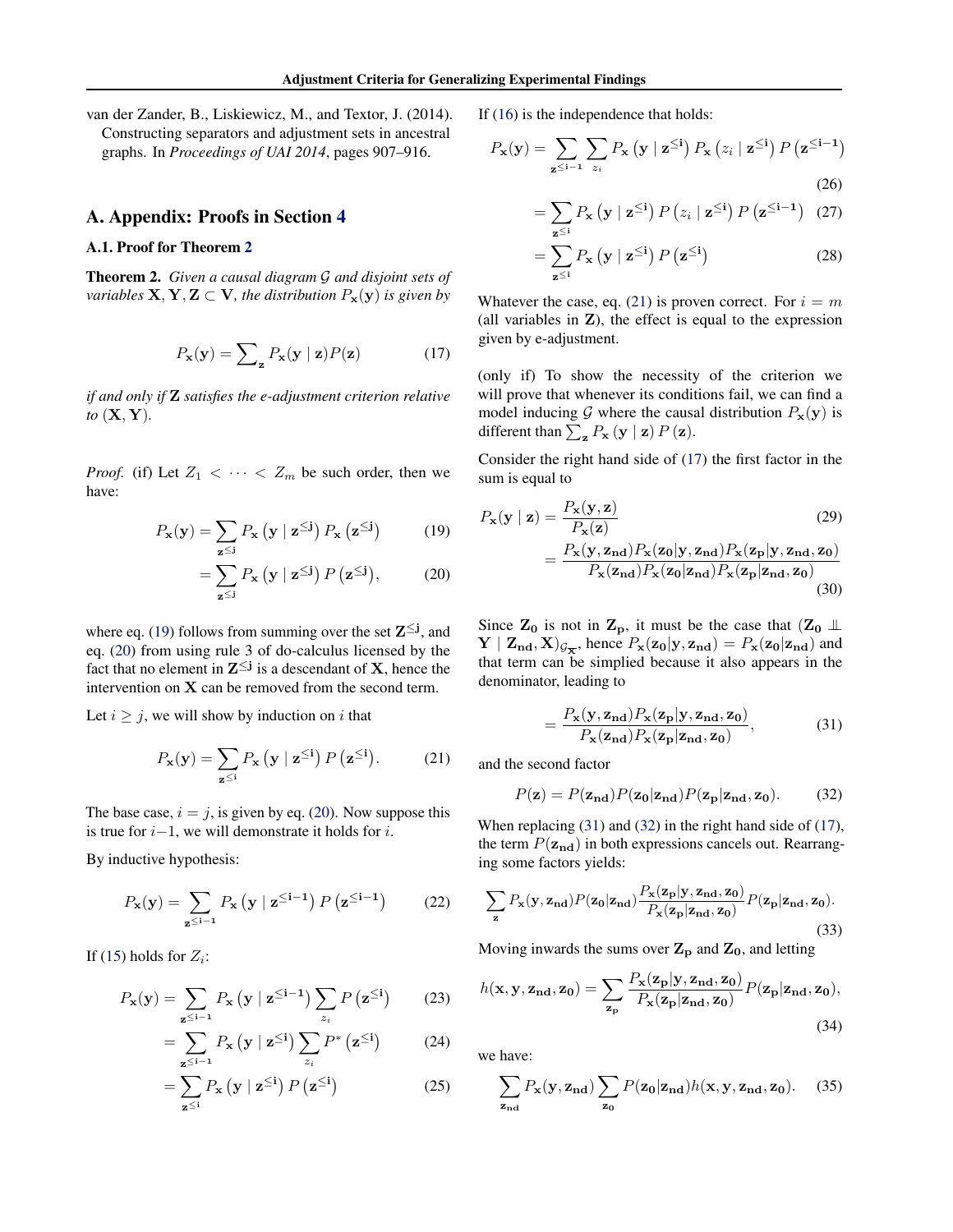<span id="page-10-0"></span>Now, let

$$
g(\mathbf{x}, \mathbf{y}, \mathbf{z}_{\mathbf{nd}}) = \sum_{\mathbf{z_0}} P(\mathbf{z_0} | \mathbf{z}_{\mathbf{nd}}) h(\mathbf{x}, \mathbf{y}, \mathbf{z}_{\mathbf{nd}}, \mathbf{z_0}), \quad (36)
$$

then the adjustment functional can be written as

$$
\sum_{\mathbf{z}_{\mathbf{nd}}} P_{\mathbf{x}}(\mathbf{y}, \mathbf{z}_{\mathbf{nd}}) g(\mathbf{x}, \mathbf{y}, \mathbf{z}_{\mathbf{nd}}). \tag{37}
$$

The three terms in  $h(\mathbf{x}, \mathbf{y}, \mathbf{z}_{nd}, \mathbf{z}_0)$ :

$$
P_{\mathbf{x}}(\mathbf{z}_{\mathbf{p}}|\mathbf{y}, \mathbf{z}_{\mathbf{nd}}, \mathbf{z}_{\mathbf{0}}),\tag{38}
$$

$$
P_{\mathbf{x}}(\mathbf{z}_{\mathbf{p}}|\mathbf{z}_{\mathbf{nd}}, \mathbf{z}_{\mathbf{0}}), \text{ and } (39)
$$

$$
P(\mathbf{z}_p|\mathbf{z}_{\mathrm{nd}}, \mathbf{z}_0); \tag{40}
$$

are very similar and, by definition, we have that  $(\mathbf{Z}_{\mathbf{p}} \not\perp \mathbf{Y})$  $(\mathbf{Z}_{\mathrm{nd}}, \mathbf{Z}_{0}, \mathbf{X})_{\mathcal{G}_{\overline{\mathbf{X}}}}$  and we can find a model such that (38) is not equal to (39) for at least one  $z_p$ . Not satisfying this condition also implies that (39) is not equal to (40), to prove this, suppose this is not the case, then: there exists an order over  $\mathbf{Z}_{\mathbf{p}}$ , such that:

$$
P(\mathbf{z}_{\mathbf{p}}|\mathbf{z}_{\mathbf{nd}}, \mathbf{z}_{\mathbf{0}}) = \prod_{\{i \mid Z_i \in \mathbf{Z}_{\mathbf{p}}\}} P(z_i|\mathbf{z}_{\mathbf{nd}}, \mathbf{z}_{\mathbf{0}}, \mathbf{z}_{\mathbf{p}}^{\leq i-1}) \quad (41)
$$

$$
= \prod_{\{i|Z_i \in \mathbf{Z_p}\}} P_{\mathbf{x}} \left( z_i | \mathbf{z}_{\mathbf{n}d}, \mathbf{z}_0, \mathbf{z}_{\mathbf{p}}^{\leq i-1} \right) (42)
$$

$$
= P_{\mathbf{x}}(\mathbf{z}_{\mathbf{p}} \mid \mathbf{z}_{\mathbf{nd}}, \mathbf{z}_{\mathbf{0}}). \tag{43}
$$

For each factor in (41) to be equal to each factor in (42) the independence  $(Z_i \perp \!\!\! \perp X \mid \mathbf{Z_{nd}}, \mathbf{Z_0}, \mathbf{Z_P}^{\leq i-1})$ g $\frac{1}{\mathbf{x}(\mathbf{z_{nd}}, \mathbf{z_0}, \mathbf{z_P}^{\leq i-1})}$ must hold. In this case we can construct an order over Z that satisfies the condition in the theorem by appending

 $\mathbf{Z_{nd}} < \mathbf{Z_0} < \mathbf{Z_p}.$ Accordingly, we can construct a model such that the terms (38), (39) and (40) are all distinct for at least one configuration  $z_p$ . Hence, a model such that  $h(x, y, z_{nd}, z_0) \neq 1$ 

for each possible assignment  $z_0$ ,  $z_{nd}$ . Then, the term  $g(\mathbf{x}, \mathbf{y}, \mathbf{z}_{nd}) \neq 1$  for each assignment  $\mathbf{z}_{nd}$ , then the sum in equation (37) is different to  $P_{\mathbf{x}}(\mathbf{y})$ .

$$
\mathcal{L}^{\mathcal{L}}_{\mathcal{L}}
$$

#### A.2. Proof for Theorem [3](#page-6-0)

To prove this theorem we will use the following definitions and results:

Definition 7 (Generalized Adjustment Criterion [\(Correa and](#page-8-0) [Bareinboim,](#page-8-0) [2017;](#page-8-0) [Correa et al.,](#page-8-0) [2018\)](#page-8-0)). *Given a causal diagram* G *augmented with selection bias variable* S *and disjoint sets of variables*  $X, Y, Z \subseteq V$ *;* Z *satisfies the criterion relative to*  $X, Y$  *in*  $G$  *if:* 

$$
(i) \ \mathbf{Z} \cap \mathit{Dpcp}(\mathbf{X}, \mathbf{Y}) = \emptyset,
$$

*(ii)*  $(\mathbf{Y} \perp \!\!\! \perp \mathbf{X} \mid \mathbf{Z}, S)_{\mathcal{G}_{\mathbf{XY}}^{pbd}}$  and *(iii)*  $(Y \perp\!\!\!\perp S \mid X, Z)$ *.* 

Lemma 4 (Selection Bias Adjustment Criterion [\(Correa](#page-8-0) [and Bareinboim,](#page-8-0) [2017;](#page-8-0) [Correa et al.,](#page-8-0) [2018\)](#page-8-0)). *Given* G *a causal diagram augmented with a variable* S*,* Z *and a pair of disjoint sets of variables*  $X, Y \subseteq V$ ,

$$
P_{\mathbf{x}}(\mathbf{y}) = \sum_{\mathbf{z}} P(\mathbf{y} \mid \mathbf{x}, \mathbf{z}, S=1) P(\mathbf{z}), \quad (44)
$$

*holds in every model inducing* G *if and only if* Z *satisfy definition 7 relative to* X, Y*.*

Definition 8 (Adjustment Criterion [\(Shpitser et al.,](#page-8-0) [2010\)](#page-8-0)). Let  $\mathcal G$  be a DAG over **V**, and **X**, **Y**, **Z**  $\subseteq$  **V** be pairwise dis*joint subsets of variables. The set* Z *satisfies the adjustment criterion relative to*  $(X, Y)$  *in G if:* 

- *(i) No element in* **Z** *is a descendant in*  $\mathcal{G}$  *of any*  $W \in \mathbf{V} \setminus \mathbf{X}$ *lying on a proper causal path from* X *to* Y *and*
- *(ii) All proper non-causal paths in* G *from* X *to* Y *are blocked by* Z*.*

Lemma 5 (Adjustment [\(Shpitser et al.,](#page-8-0) [2010\)](#page-8-0)). *The set of variables* Z *and* X, Y *in a causal diagram* G *satisfy the adjustment criterion if and only if for every model inducing*  $\mathcal{G},$  we have  $P_{\mathbf{x}}(\mathbf{y}) = \sum_{\mathbf{z}} P(\mathbf{y} \mid \mathbf{x}, \mathbf{z}) P(\mathbf{z})$ .

Now we are ready to prove the following

Theorem 3. *Given a selection diagram* D *and disjoint sets of variables* **X**, **Y**, **Z**, the causal effect  $P_{\mathbf{x}}^{*}(\mathbf{y})$  is given by

$$
P_{\mathbf{x}}^*(\mathbf{y}) = \sum_{\mathbf{z}} P_{\mathbf{x}}(\mathbf{y} \mid \mathbf{z}, S=1) P^*(\mathbf{z}) \tag{18}
$$

*if and only if* Z *satisfies the st-adjustment criterion relative to* (X, Y)*.*

*Proof.* (if) Since **Z** satisfies condition [\(i\),](#page-6-0) by Thm. [2](#page-5-0) we have,

$$
P_{\mathbf{x}}^*(\mathbf{y}) = \sum_{\mathbf{z}} P_{\mathbf{x}}^*(\mathbf{y} \mid \mathbf{z}) P^*(\mathbf{z}), \tag{45}
$$

and by condition [\(ii\)](#page-6-0) we have that  $P_{\mathbf{x}}^*(\mathbf{y} \mid \mathbf{z}) =$  $P_{\mathbf{x}} (\mathbf{y} \mid \mathbf{z}, S=1)$  therefore:

$$
P_{\mathbf{x}}^{*}(\mathbf{y}) = \sum_{\mathbf{z}} P_{\mathbf{x}} \left( \mathbf{y} \mid \mathbf{z}, S=1 \right) P^{*} \left( \mathbf{z} \right). \tag{46}
$$

(only if) To show the necessity of the criterion we will prove that whenever its conditions fail, there exists two models inducing  $D$  (i.e.,  $\langle M, M^* \rangle$ ) that generate distributions distributions  $P_x(y, z \mid S=1)$  and  $P^*(z)$  where  $P_{\mathbf{x}}^{*}(\mathbf{y}) \neq \sum_{\mathbf{z}} P_{\mathbf{x}} (\mathbf{y} | \mathbf{z}) P^{*} (\mathbf{z}).$ 

If condition [\(i\)](#page-6-0) is not satisfied, consider any two models  $M, M'$  for which  $P^*_{\mathbf{x}}(\mathbf{y} \mid \mathbf{z}) = P_{\mathbf{x}}(\mathbf{y} \mid \mathbf{z}, S=1)$ , then by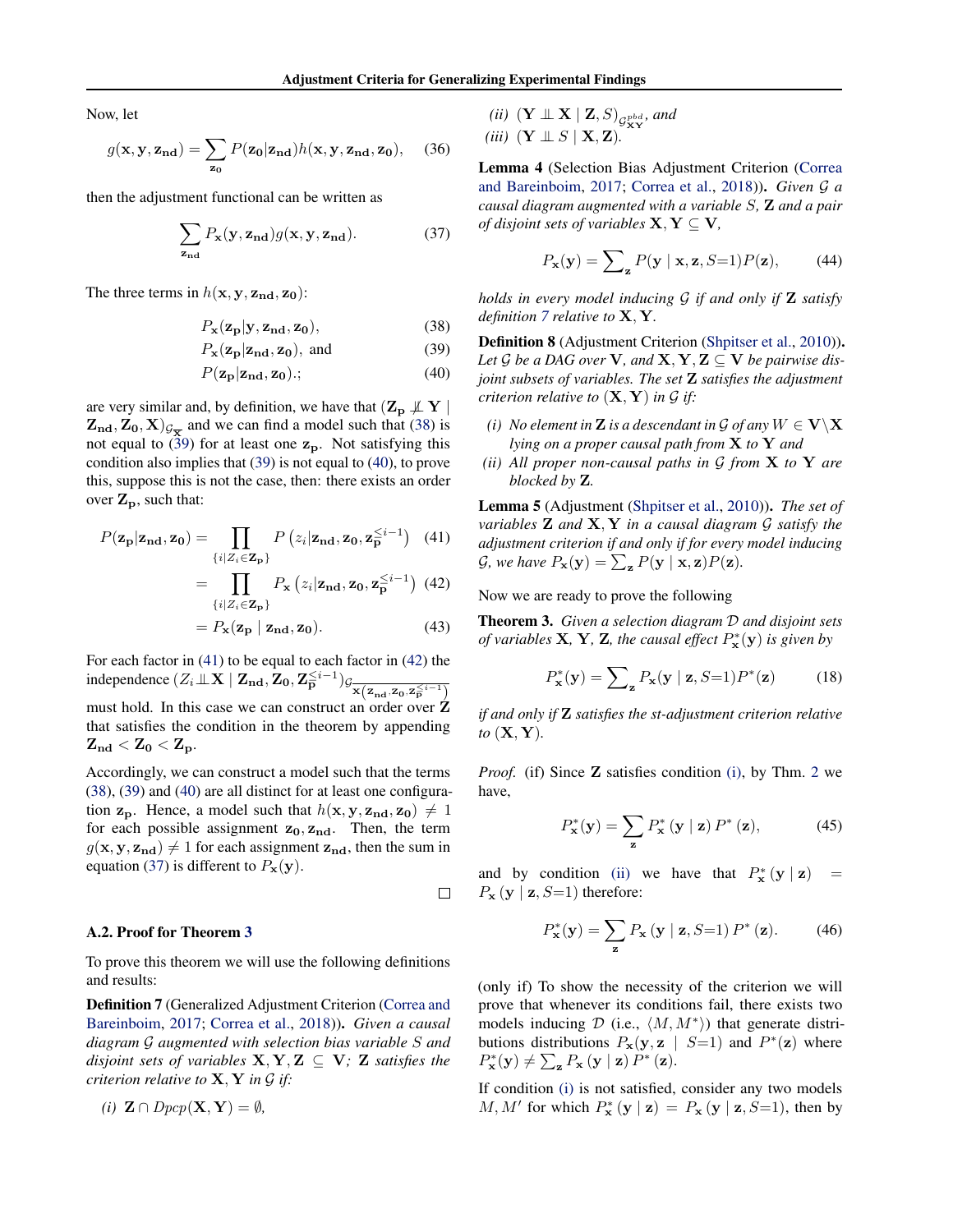<span id="page-11-0"></span>the e-adjustment criterion we have that the causal distribution is different that the g-adjustment.

Now, suppose condition [\(i\)](#page-6-0) holds while condition [\(ii\)](#page-6-0) does not. This is the case when there exists a path  $\bar{p}$  from some T-node or S-node to  $Y' \in Y$  that is active given **Z** in  $\mathcal{D}_{\overline{X}}$ .

First assume it is a  $T$ -node. Then, we will show that there exists a pair of models compatible with  $\mathcal{D}'$ , a graph where all edges but those in  $\bar{p}$  have been removed, that is also compatible with D.

Note that  $\bar{p}$  does not contain any variable in **X** otherwise it would be blocked in  $\mathcal{D}_{\overline{X}}$  given **X**. Without loss of generality assume that Y' is the only element in Y also in  $\bar{p}$ , else select the other element in Y closer to T as  $Y'$ . Consequently, we have that

$$
P_{\mathbf{x}}^*(\mathbf{y}) = P^*(\mathbf{y}) = P^*(\mathbf{y} \setminus \{y'\})P^*(y')
$$
 (47)

Consider the possible structures of  $\bar{p}$ :

(a) Suppose that the path between  $T$  and  $Y'$  is directed: Assume that  $S$  is pointing to a node  $W$  at the beginning of the path (if  $T$  points directly to  $Y'$  we can use the same argument and sum-out  $W$  from the obtained distributions while substituting  $W$  with  $f_W$  in the equations). From eq.  $(47)$  we can sum over W and obtain

$$
P_{\mathbf{x}}^*(\mathbf{y}) = P^*(\mathbf{y} \setminus \{y'\}) \sum_{w} P^*(y' \mid w) P^*(w) \quad (48)
$$

$$
= P(\mathbf{y} \setminus \{y'\}) \sum_{w} P(y' \mid w) P^*(w), \quad (49)
$$

while the adjustment functional is equal to

$$
\sum_{\mathbf{z}} P(\mathbf{y} \mid \mathbf{z}) P^*(\mathbf{z}) \tag{50}
$$

$$
=\sum_{\mathbf{z}} P(\mathbf{y}) P^*(\mathbf{z})
$$
 (51)

$$
= P(\mathbf{y})
$$
\n
$$
= P^*(\mathbf{y}) \quad (52)
$$
\n
$$
= P^*(\mathbf{y}) \quad P^*(\mathbf{y'}) \quad (53)
$$

$$
= P^*(\mathbf{y} \setminus \{y'\}) P^*(y')
$$
(53)  

$$
= P^*(\mathbf{y} \setminus \{y'\}) \sum P(y' \mid w) P(w).
$$
(54)

$$
= P^*(\mathbf{y} \setminus \{y'\}) \sum_{w} P(y' \mid w) P(w). \tag{54}
$$

We can parametrize two models with all variables binary, such that  $W$  is not independent of  $Y$ , and all conditional distributions are the same except for  $P^*(w) \neq P(w)$ . In this case the mapping between W and  $Y$  is one-to-one, hence the adjustment is different to the causal effect of interest.

(b) If the path  $\bar{p}$  is not directed, suppose, as before, that T points to a variable  $W$ , which also has a parent  $R$  with binary domain, and let  $M^*$  be a model such that

$$
P_{R=1}^{*}(y') \neq \sum_{\mathbf{z}} P^{*}(y' \mid \mathbf{z}, R=1) P^{*}(\mathbf{z}), \quad (55)
$$

which must exists by the completeness of the adjustment criterion (lemma [5\)](#page-10-0) since Z does not satisfy it relative to  $(R, Y')$ . Now let M be a model such that  $f_W(u_w) = f_W^*(u_w, R = 1)$ . It is easy to see that  $P_{R=1}^*(y') = P^*(y') = P^*(y' | \mathbf{x})$  and that  $P^*(y' | \mathbf{z}, R = 1) = P(y' | \mathbf{z}) = P(y' | \mathbf{z}, \mathbf{x}),$ hence equation (55) becomes

$$
P_{\mathbf{x}}^*(y') \neq \sum_{\mathbf{z}} P(y' \mid \mathbf{z}, \mathbf{x}) P^*(\mathbf{z}), \quad (56)
$$

implying that  $M^*$ , M serve as counterexamples for this case.

Second, if the condition is violated because of an S-node, consider two identical submodels compatible compatible with  $\mathcal{D}'$ , a diagram where all edges but those witnessing the violation to the condition have been disconnected. Note that in  $\mathcal{D}'$  no edges incoming to X remain and the transportability nodes are disconnected, therefore we have

$$
P_{\mathbf{x}}(\mathbf{y} \mid \mathbf{z}, S=1) = P^*(\mathbf{y} \mid \mathbf{x}, \mathbf{z}, S=1), \quad (57)
$$

because  $(Y \perp\!\!\!\perp X \mid \mathbf{Z}, S=1)_{\mathcal{D}'_{\mathbf{X}}}$ . Then, the adjustment functional becomes

$$
\sum_{\mathbf{z}} P_{\mathbf{x}}(\mathbf{y}|\mathbf{z}, S=1) P^*(\mathbf{z}) = \sum_{\mathbf{z}} P^*(\mathbf{y}|\mathbf{x}, \mathbf{z}, S=1) P^*(\mathbf{z}).
$$
\n(58)

Since  $(Y \not\perp S | X, Z)_{\mathcal{D}}$ , Lemma. [4](#page-10-0) implies that (58) is not equal to  $P_{\mathbf{x}}^{*}(\mathbf{y})$  for some model compatible with  $\mathcal{D}'$ , which serves as a counter example to our case.  $\Box$ 

#### A.3. Proof for Lemma [1](#page-6-0)

First we state the following lemma:

Lemma 6. *Let* Z *satisfy e-adjustment. Then, for any order satisfying the condition, no element in*  $\mathbf{Z}_p$  *satisfies independence* [\(15\)](#page-5-0) *in that order.*

*Proof.* By definition  $(\mathbf{Z}_{\mathbf{p}} \not\perp \mathbf{Y} \mid \mathbf{Z}_{\mathbf{nd}}, \mathbf{X})_{\mathcal{G}_{\overline{\mathbf{X}}}}$ , so any element  $Z' \in \mathbf{Z}_p$  does not satisfy [\(15\)](#page-5-0) unless there exists some  $W \in \mathbf{Z}_{\mathbf{d}} \setminus \mathbf{Z}_{\mathbf{p}}$  for every path from  $Z'$  to Y that was active given  $\mathbf{Z}_{nd}$ . But, any such W is also not independent of Y given  $Z_{nd}$  (to be able to block a path to Y) so it must be in  $\mathbf{Z_p}$ , a contradiction. The conclusion follows.  $\Box$ 

Lemma 1. *When* X *is a singleton, Definition. [6](#page-6-0) is equivalent to Definition. [4.](#page-4-0)*

*Proof.* The second condition in each criterion is the same, hence we need to show that the first condition in one is equivalent to the other when  $|\mathbf{X}| = 1$ .

Suppose [\(i\)](#page-4-0) holds in def[.4.](#page-4-0) Then, an order with  $Z_{nd}$  <  $\mathbf{Z_d} \setminus \mathbf{Z_p} < \mathbf{Z_p}$  satisfies e-adjustment (by definition of  $\mathbf{Z_d}$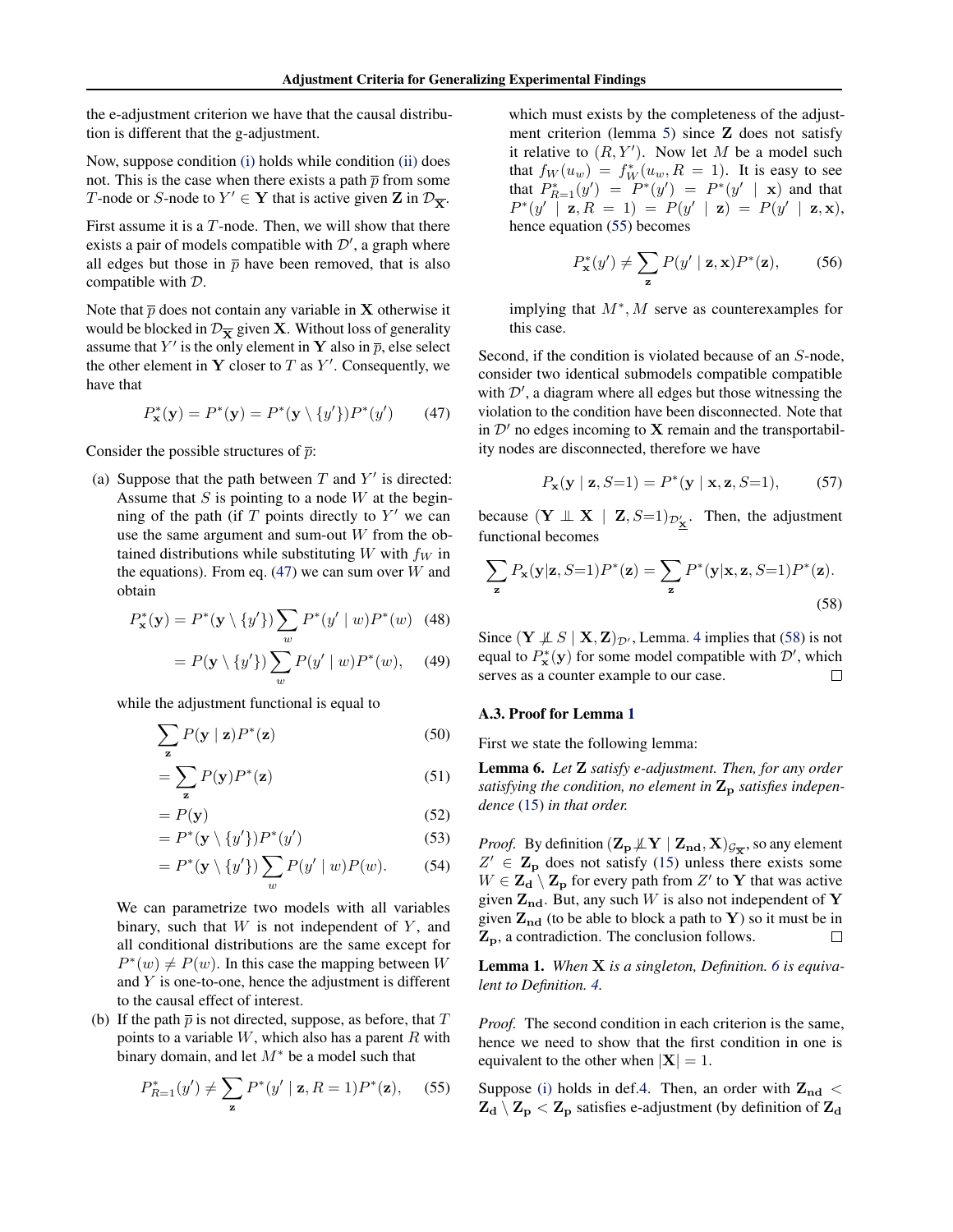and  $(\mathbf{Z}_{\mathbf{p}} \perp \mathbf{X} \mid \mathbf{Z} \setminus \mathbf{Z}_{\mathbf{p}})$ ). Accordingly, condition [\(i\)](#page-6-0) in def[.6](#page-6-0) is satisfied too.

For the other direction, suppose [\(i\)](#page-6-0) in def. [6](#page-6-0) is satisfied, hence there exists an order over  $Z$  that satisfies e-adjustment. The first element  $Z_1$  in the order cannot be in  $\mathbf{Z_p}$  because then has to satisfy  $(Z_1 \perp\!\!\!\perp X)$ , which is not possible since  $Z_1 \in De(X)$ . Also, for any  $Z_i, i > 1$ , the graph  $\mathcal{D}_{\overline{X(\mathbf{Z}^{\leq i-1})}} = \mathcal{D}$ . Let  $Z_i$  and  $Z_{i+1}$  two contiguous variables in the order such that  $i > 1$  and  $Z_i \in \mathbf{Z}_p$  and  $Z_{i+1} \notin \mathbf{Z}_p$ . Then we have  $(Z_i \perp\!\!\!\perp X \mid \mathbf{Z}^{\leq \mathbf{i}-\mathbf{1}})$  and  $(Z_{i+1} \perp\!\!\!\perp \mathbf{Y} \mid \mathbf{Z}^{\leq \mathbf{i}})_{\mathcal{D}_{\overline{\mathbf{X}}}}$ . We want to claim that

- $(Z_i \perp \!\!\! \perp X \mid \mathbf{Z}^{\leq i-1} \cup \{Z_{i+1}\})$  holds: If this is not the case  $Z_{i+1}$  has to be a descendant of a collider in a path from  $Z_i$  to X. However, by lemma [6,](#page-11-0)  $Z_i$  must be d-connected to **Y** given  $\mathbf{Z}^{\leq i-1}$  in which case  $Z_{i+1}$  is also d-connected to Y and is in  $\mathbf{Z}_{\mathbf{p}}$  (a contradiction) unless  $Z_i$  is a collider in the this path between  $Z_{i+1}$ and Y, but then  $Z_{i+1}$  is d-connected to Y given  $\mathbf{Z}^{\leq i}$ in  $\mathcal{D}_{\overline{\mathbf{x}}}$ , contradicting our assumption.
- $(Z_{i+1} \perp \!\!\! \perp Y \mid \mathbf{Z}^{\leq i-1})_{\mathcal{D}_{\overline{\mathbf{X}}}}$  holds: Suppose this is not the case, then  $Z_{i+1}$  is not a descendant of a collider in a path from  $Z_{i+1}$  to Y, in which case any node in the portion of the path from  $Z_i$  to  $Z_{i+1}$  (including the latter) are by definition in  $Z_p$ , a contradiction.

From these new independences, we conclude that  $Z_i$  and  $Z_{i+1}$  can be swapped while maintaining the invariance of property of the order. Repeating this process yields an order where  $Z_{nd} < Z_d \setminus Z_p < Z_p$  which implies that  $(\mathbf{Z}_{\mathbf{p}} \perp \!\!\! \perp X \mid \mathbf{Z} \setminus \mathbf{Z}_{\mathbf{p}}).$ 

# $\Box$

#### A.4. Proof for Theorem [4](#page-6-0)

Theorem 4. *In the absence of selection bias (i.e.,* S *node disconnected from any other variable), if a set* Z *satisfies* st-adjustment and  $\mathbf{Z} \cap De(\mathbf{X}) \neq \emptyset$ , then there exists  $\mathbf{Z}' \subseteq \mathbf{Z}$ such that  $\mathbf{Z}' \cap De(\mathbf{X}) = \emptyset$  and  $\mathbf{Z}'$  satisfies st-adjustment.

*Proof.* (by contradiction) We will show that given **Z** if no  $\mathbf{Z}' \subseteq \mathbf{Z} \setminus De(\mathbf{X})$  exists satisfying the conditions, then  $\mathbf{Z}$ violates at least one of them. By proposition [1,](#page-6-0) any  $\mathbf{Z}'$ always satisfies condition [\(i\).](#page-6-0) It must be the case, that  $\mathbf{Z}'$ could only be violating condition [\(ii\).](#page-6-0) Accordingly, there exists a path  $\bar{p}$  between some  $S \in \mathbf{S}$  to  $Y \in \mathbf{Y}$  that is blocked given **Z** but active given **Z**' in  $\mathcal{D}_{\overline{X}}$  which implies there exists  $Z \in \mathbf{Z} \setminus \mathbf{Z}'$  that blocks  $\overline{p}$ , and that  $\overline{p}$  does not intersect **X**. If  $Z \notin De(X)$  we could just add Z to **Z'** and restart the argument from there, so we will further assume that  $Z \in De(X)$ . S has only outgoing edges, so  $\overline{p}$  is either directed or contains one or more colliders. In the former case, Z has to be an ancestor of Y to be able to block  $\bar{p}$ . In the latter,  $Z$  has to be an ancestor of a collider or of  $Y$ , but if it is the ancestor of a collider, that collider is also in  $De(X)$ , hence not in  $\mathbf{Z}'$  contradicting the assumption that  $\bar{p}$  is active given  $\mathbf{Z}'$ . In consequence,  $Z$  is an ancestor of  $Y$ . Under this assumptions, and by lemma [7,](#page-13-0) Z may not contain any such Z else it does not satisfy e-adjustment and we have a contradiction.  $\Box$ 

#### A.5. Proof for Lemma [2](#page-6-0)

Lemma 2. *A set* Z *satisfies e-adjustment if and only if there exists*  $Z_i \in \mathbf{Z}$  *such that*  $Z_i$  *satisfies* [\(15\)](#page-5-0) *or* [\(16\)](#page-5-0)*, and*  $\mathbf{Z} \setminus \{Z_i\}$  *satisfies e-adjustment.* 

*Proof.* (if) Suppose **Z** satisfies e-adjustment, then there exists an order such that each element satisfies [\(15\)](#page-5-0) or [\(16\)](#page-5-0). Let  $Z_i$  be the last element in that order and notice that  $\mathbf{Z} \setminus \{Z_1\}$  is also E-Admissible by the same order minus  $Z_i$ .

(only if) If  $\mathbf Z$  satisfies e-adjustment and some  $Z_i$  satisfies [\(15\)](#page-5-0) or [\(16\)](#page-5-0) with  $\mathbf{Z}^{\leq i-1} = \mathbf{Z}$ , then the order over  $\mathbf{Z}$  with  $Z_i$  appended at the end witnesses that  $\mathbf{Z} \cup \{Z_i\}$  satisfies e-adjustment.  $\Box$ 

#### A.6. Proof for Lemma [3](#page-6-0)

**Lemma 3.** *If* **Z** *satisfies e-adjustment, then for any*  $Z_i \in$ **Z** *satisfying* [\(15\)](#page-5-0) *or* [\(16\)](#page-5-0)*, the set*  $\mathbf{Z}\setminus\{Z_i\}$  *satisfies eadjustment.*

*Proof.* Define the predicates:

 $\mathcal{E}(\mathbf{Z})$ : **Z** satisfies e-adjustment,

 $\mathbf{A}(Z_i, \mathbf{Z}) : Z_i$  satisfies [\(15\)](#page-5-0) with  $\mathbf{Z}^{\leq i-1} = \mathbf{Z} \setminus \{Z_1\}$ , and  $\mathbf{B}(Z_i, \mathbf{Z}) : Z_i$  satisfies [\(16\)](#page-5-0) with  $\mathbf{Z}^{\leq i-1} = \mathbf{Z} \setminus \{Z_1\}.$ 

Then from lemma [2](#page-6-0) we have that

$$
\mathcal{E}(\mathbf{Z}) \Longrightarrow \tag{59}
$$

$$
\exists_{Z_i \in \mathbf{Z}} (\mathbf{A}(Z_i, \mathbf{Z}) \text{ or } \mathbf{B}(Z_i, \mathbf{Z})) \text{ and } \mathcal{E}(\mathbf{Z}). \qquad (60)
$$

Equivalently,

$$
\neg(\forall_{Z_i \in \mathbf{Z}} (\neg \mathbf{A}(Z_i, \mathbf{Z}) \text{ and } \neg \mathbf{B}(Z_i, \mathbf{Z})) \text{ or } \neg \mathcal{E}(\mathbf{Z} \setminus \{Z_i\})).
$$
\n(61)

In particular, for any  $Z_i$  satisfying [\(15\)](#page-5-0) or [\(16\)](#page-5-0) this is implies

$$
\mathcal{E}(\mathbf{Z}) \Longrightarrow \neg(\text{false and } \neg \mathcal{E}(\mathbf{Z} \setminus \{Z_i\})) \tag{62}
$$

$$
\mathcal{E}(\mathbf{Z}) \Longrightarrow \mathcal{E}(\mathbf{Z} \setminus \{Z_i\})
$$
\n(63)

 $\Box$ 

#### A.7. Proof for Theorem [5](#page-7-0)

**Theorem 5. Z** *satisfies e-adjustment* (*Def. 5*) *w.r.t.*  $(X, Y)$ *in* G *if and only if IsEAdmissible (Alg. [1\)](#page-6-0) returns true.*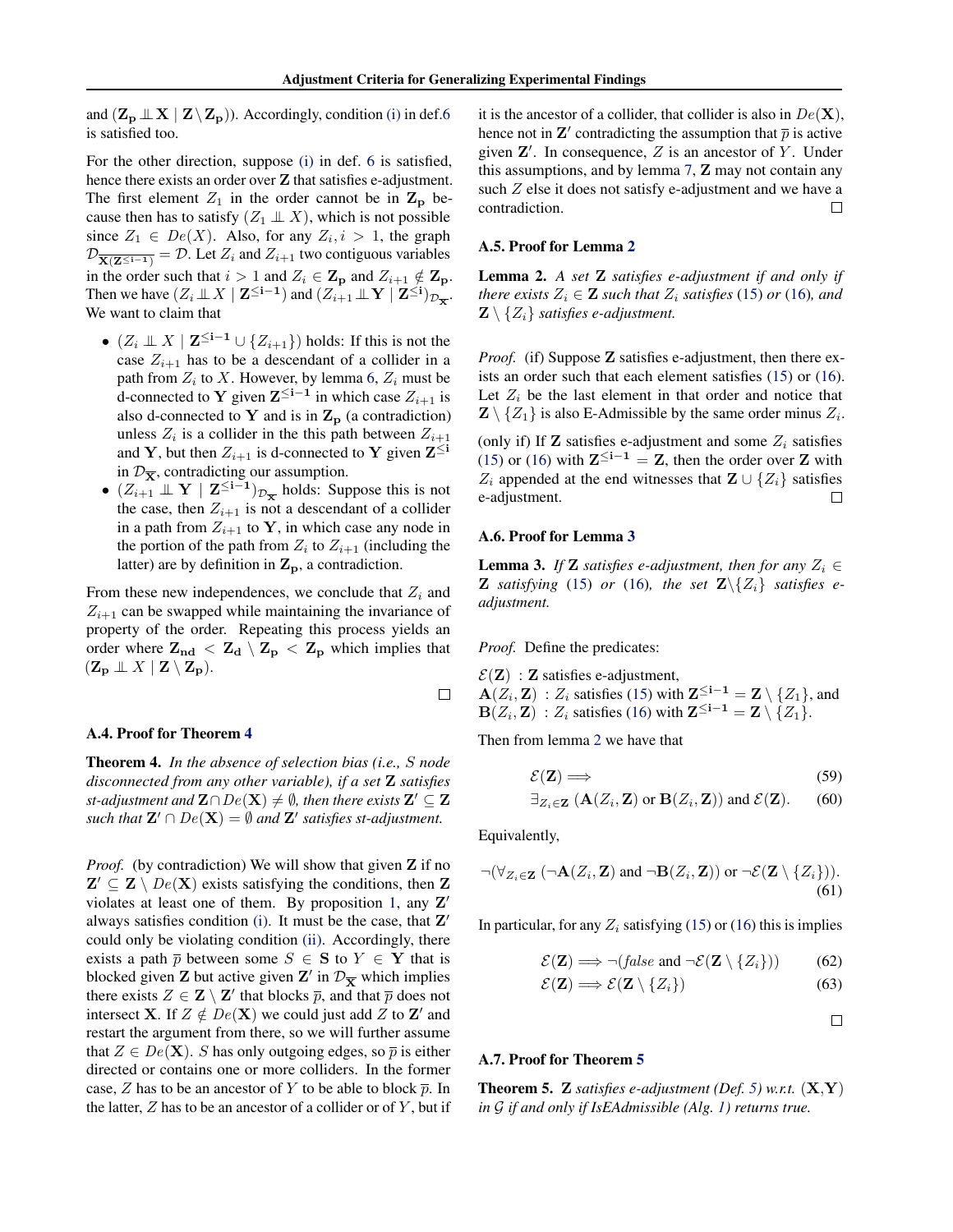<span id="page-13-0"></span>*Proof.* (if) the procedure will return true only if it was able to remove all elements  $\mathbf{Z} \cap De(\mathbf{X})$  one by one while they satisfied either independence [\(15\)](#page-5-0) or [\(16\)](#page-5-0), witnessing that there exists an order satisfying the condition.

(only if) Suppose for the sake of contradiction that the algorithm returned false but Z satisfies e-adjustment. The procedure returns false when there is  $\mathbf{Z}' \subseteq \mathbf{Z}$  such that no element in  $\mathbf{Z}'$  satisfies [\(15\)](#page-5-0) or [\(16\)](#page-5-0) and all elements in  $\mathbf{Z} \setminus \mathbf{Z}'$  removed in some order  $Z'_\ell < \ldots < Z'_1$  did ( $Z_\ell$  was the last removed before obtaining  $Z'$ ). By Lemma. [3](#page-6-0) we have that  $\mathbf{Z}' \cup \{Z_{\ell}\}\$  does not satisfy the criteria, and by repeatedly applying the same theorem we conclude that Z is not admissible, a contradiction.

 $\Box$ 

# B. Appendix: Proofs in Section [5](#page-7-0)

#### B.1. Proof for Lemma 10

First, we will need some results.

**Lemma 7.** *If* **Z** *includes some*  $W \notin \mathbf{X}$ *, that is a descendant of* **X** *and also an ancestor of* **Y** *in*  $\mathcal{G}_{\overline{\mathbf{X}}}$ *, or a descendant of such* W *in* G*, then* Z *does not satisfy g-adjustment.*

*Proof.* Let W be a variables as described in the statement. This variables does not satisfy [\(15\)](#page-5-0) because of the directed path  $\overline{p}$  from some  $X' \in \mathbf{X}$  to W. It also does not satisfy [\(16\)](#page-5-0) due to the directed path  $\overline{q}$  from W to some  $Y' \in \mathbf{Y}$ . Therefore, a viable set  $\mathbf Z$  including  $W$  must also include at least another variable  $W'$  that goes before  $W$  in the order and blocks  $\bar{p}$  or  $\bar{q}$ . However, W' has the same characteristics as  $W$  and requires some  $W''$  to be also in the order. Following this argument, we must reach a  $W$  that is directly connected to  $X'$  or  $Y'$  and conclude that the order required by def. [5](#page-5-0) cannot not exists.  $\Box$ 

**Lemma 8.** Let **Z** be such that  $\mathbf{Z}_p = \emptyset$ . Then, **Z** satisfies *e-adjustment criterion.*

*Proof.* Since  $\mathbf{Z_d} = \mathbf{Z} \cap De(\mathbf{X})$  contains no element from  $\mathbf{Z}_{\mathbf{p}}$ , it follows  $(\mathbf{Z}_{\mathbf{d}} \perp \!\!\! \perp \mathbf{Y} \mid \mathbf{Z} \setminus \mathbf{Z}_{\mathbf{d}}, \mathbf{X})_{\mathcal{G}_{\overline{\mathbf{X}}}}$  which implies (by decomposition graphoid) that for any order over  $Z_d$  we have  $(Z_i \perp\!\!\!\perp \mathbf{Y} \mid \mathbf{Z^i}, \mathbf{X})_{\mathcal{G}_{\overline{\mathbf{X}}}}$ . We conclude that an order where  $Z_{nd}$  <  $Z_d$  satisfies def. [5.](#page-5-0)  $\Box$ 

Lemma 9. *Let* I *and* Z *be two set satisfying e-adjustment relative to* **X**, **Y** *such that*  $I \subset Z$ *. Then, there exists*  $Z_i \in$ **Z** \ **I** *such that* **I**  $\cup$  { $Z_i$ } *satisfies e-adjustment.* 

*Proof.* Assume for the sake of contradiction that for every  $Z_i \in \mathbf{Z} \setminus \mathbf{I}, \mathbf{I} \cup \{Z_i\}$  has no valid order. Then, for every  $Z_i$ there exists  $Z_j \in (\mathbf{Z} \setminus \mathbf{I}) \setminus \{Z_i\}$  that comes after  $Z_i$  in the order, and  $Z_k \in I$  that satisfied the conditions in the order

over **I**, failed when  $Z_i$  is added and satisfy it again when  $Z_j$ is also added. That is  $(Z_k \perp \!\!\! \perp Y \mid \mathbf{Z}^{<\mathbf{k}}, \mathbf{X})_{\mathcal{G}_{\overline{\mathbf{X}}}}, (Z_k \not\!\! \perp \!\!\! \perp Y \mid$  $(\mathbf{Z}^{< \mathbf{k}}, Z_i, \mathbf{X})_{\mathcal{G}_{\overline{\mathbf{X}}}}$  and  $(Z_k \perp \!\!\! \perp \mathbf{Y} \mid \mathbf{Z}^{< \mathbf{k}}, Z_i, Z_k, \mathbf{X})_{\mathcal{G}_{\overline{\mathbf{X}}}}$ . Or  $(Z_k \perp \!\!\!\! \perp \mathbf{X} \mid \mathbf{Z}^{<\mathbf{k}})$ g<sub>x(Z</sub><k<sub>)</sub>, (Z<sub>k</sub>  $\not\!\!\! \perp \mathbf{X} \mid \mathbf{Z}^{<\mathbf{k}}, Z_i$ )g<sub>x(Z</sub><k<sub>,Z<sub>i</sub>)</sub> and  $(Z_k \perp \!\!\! \perp X \mid \mathbf{Z}^{< \mathbf{k}}, Z_i)_{\mathcal{G}_{\overline{\mathbf{X}(\mathbf{Z}^{< \mathbf{k}}, Z_i, Z_k)}}}.$  These constraints cannot be satisfied for every  $Z_i$  simultaneously.  $\Box$ 

**Lemma 10.** *ListGAdjIR outputs all sets*  $Z$ ,  $I \subseteq Z \subseteq R$ , *that satisfy g-adjustment, with*  $O(n(n+m))$  *delay.* ,  $\mathbf{I} = \emptyset$ and  $\mathbf{R} = \mathbf{W} \setminus De((De(\mathbf{X})_{\mathcal{D}_{\overline{\mathbf{X}}}} \setminus \mathbf{X}) \cap An(\mathbf{Y})_{\mathcal{D}_{\overline{\mathbf{X}}}})$ 

*Proof.* (Correctness) The algorithm outputs **I** (line [6\)](#page-7-0), if **I** d-separates T, S and Y in  $\mathcal{D}_{\overline{\mathbf{x}}}$  (condition in line [4\)](#page-7-0); hence I satisfies condition [\(ii\)](#page-6-0) in def. [6.](#page-6-0) Because of the order in which variables for A are picked, variables in  $\mathbf{Z}_p$  are added last to I. While  $I \cap Z_p = \emptyset$ , proposition [1](#page-6-0) and lemma 8 guarantee that I satisfies e-adjustment. If I contains an element in  $\mathbf{Z}_{\mathbf{p}}$  it must have been picked at line [8](#page-7-0) and *IsEAdmissible* returned true for I; hence I always satisfies condition [\(i\).](#page-6-0) We conclude that every time the algorithm outputs a set, it satisfies g-adjustment criterion.

(Completeness) Note that at each recursion the search branches into to disjoint families of sets. Those sets that contain  $A$  (line [10\)](#page-7-0) and those that do not (line [11\)](#page-7-0).

Consider any set Z satisfying definition [6,](#page-6-0) there should a branch in this recursion such that  $Z = I = R$  (when Z is outputted), unless (1) the condition in line [4](#page-7-0) failed while  $I \subseteq Z \subseteq R$  or (2) line [13\)](#page-7-0) was executed while  $I \subseteq Z \subseteq R$ and A was empty.

In case (1), failing the condition implies (by lemma [11\)](#page-14-0) that there exists no set **Z** such that  $I \subseteq Z \subseteq R$  that d-separates  $\mathbf{T}, S$  from Y in  $\mathcal{D}_{\overline{\mathbf{X}}}$ , which contradicts the assumption that Z satisfies the conditions (in particular condition [\(ii\).](#page-6-0)

In case (2), since A was empty, it means that  $\mathbf{R} \setminus \mathbf{I}$  only contains variables in  $\mathbf{Z_d}$  such that  $(\mathbf{R} \setminus \mathbf{I} \not\perp \mathbf{Y} \mid \mathbf{I})_{\mathcal{D}_{\overline{\mathbf{X}}}}$ , (that is variables in  $\mathbf{Z}_{\mathbf{p}}$ ) and there is no  $A \in \mathbf{R} \setminus \mathbf{I}$  such that I ∪ {A} satisfies e-adjustment criterion. By lemma 9 no such  $Z, I \subset Z \subseteq R$  may exists, hence the only possibility left to explore is for I itself to be a valid set which is verified by the recursive call in line [13.](#page-7-0)

(Complexity) The recursion induced by the algorithm can be seen as a tree where each leaf produces an output. This is due to the fact that every time there is no valid set restricted to  $I$  and  $R$ , the algorithm aborts that branch at line [4](#page-7-0) if it is due to condition [\(i\),](#page-6-0) and at line [13](#page-7-0) if due to condition [\(ii\).](#page-6-0) In the first case, it takes  $O(n + m)$  time to perform this test.

In the second case,  $A$  has to be empty, meaning that no variable in  $\mathbf{R} \setminus \mathbf{I}$  satisfied any of the conditions in line [8.](#page-7-0) From those, the first and second one can be tested in  $O(n +$ m) time, while the third (that uses *IsEAdmissible*) may take